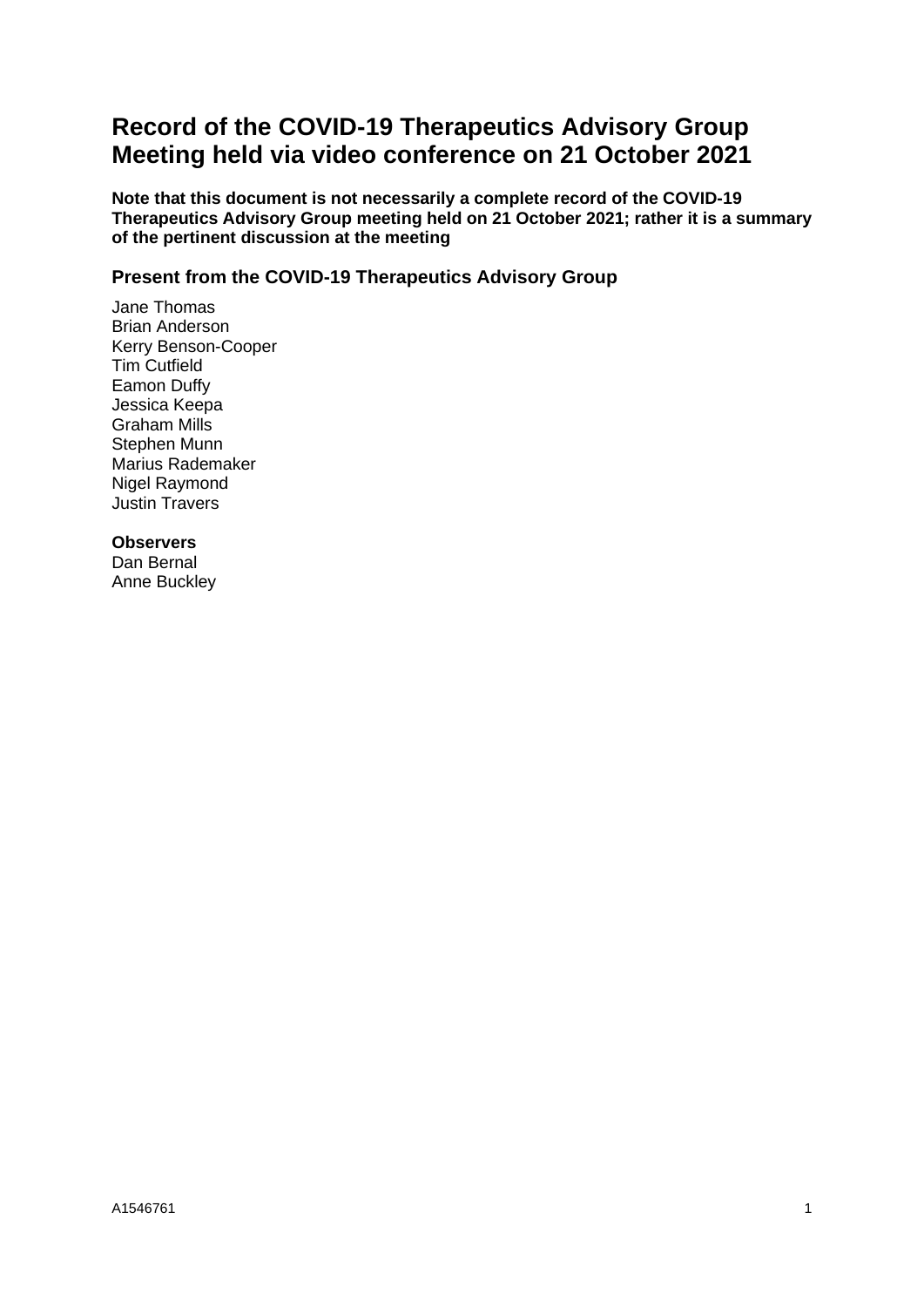### **Summary of recommendations**

1.1. The following recommendation summary is an order of the discussions held at the meeting.

| <b>Pharmaceutical and Indication</b>                                                                                                              | <b>Recommendation</b> |
|---------------------------------------------------------------------------------------------------------------------------------------------------|-----------------------|
| Molnupiravir for the treatment of mild to moderate<br>$\bullet$<br>symptomatic COVID-19.                                                          | Recommended           |
| Casirivimab and imdevimab in hospital for the treatment<br>٠<br>of mild to moderate-symptomatic COVID-19.                                         | Recommended           |
| Casirivimab and imdevimab in the community for the<br>$\bullet$<br>treatment of profoundly immunocompromised people<br>with symptomatic COVID-19. | Recommended           |
| Casirivimab and imdevimab for patients in the<br>$\bullet$<br>community with asymptomatic COVID-19, or mild<br>symptomatic COVID-19               | Not recommended       |
| Casirivimab and imdevimab for the treatment of close<br>contacts of positive cases with COVID-19.                                                 | Not recommended       |
| Baricitinib for the treatment of moderate-severe COVID-<br>19.                                                                                    | Recommended           |

### **Molnupiravir for the treatment of COVID-19**

#### **1. Application**

- 1.1. The Advisory Group reviewed material provided by the Supplier and Pharmac staff regarding the use of molnupiravir for the treatment of COVID-19.
- 1.2. The Advisory Group took into account, where applicable, Pharmac's relevant decision-making criteria when considering this item.

#### **2. Recommendation**

2.1. The Advisory Group **recommended** molnupiravir be funded, subject to Medsafe approval, for the treatment of mild to moderate COVID-19, subject to the following Special Authority / Hospital Restriction criteria.

**Initial Application – (treatment of mild to moderate COVID-19)** Any relevant practitioner. Approvals valid for 1 week for all applications meeting the following criteria:

All of the following:

- 1. Patient has confirmed (or probable) symptomatic COVID-19; and
- 2. Patient is ≤5 days of symptom onset; and
- 3. Patient does not require supplemental oxygen (oxygen saturation >93%).
- 4. Either:
	- a. Age > 60years; or
	- b. BMI  $> 30$ ; or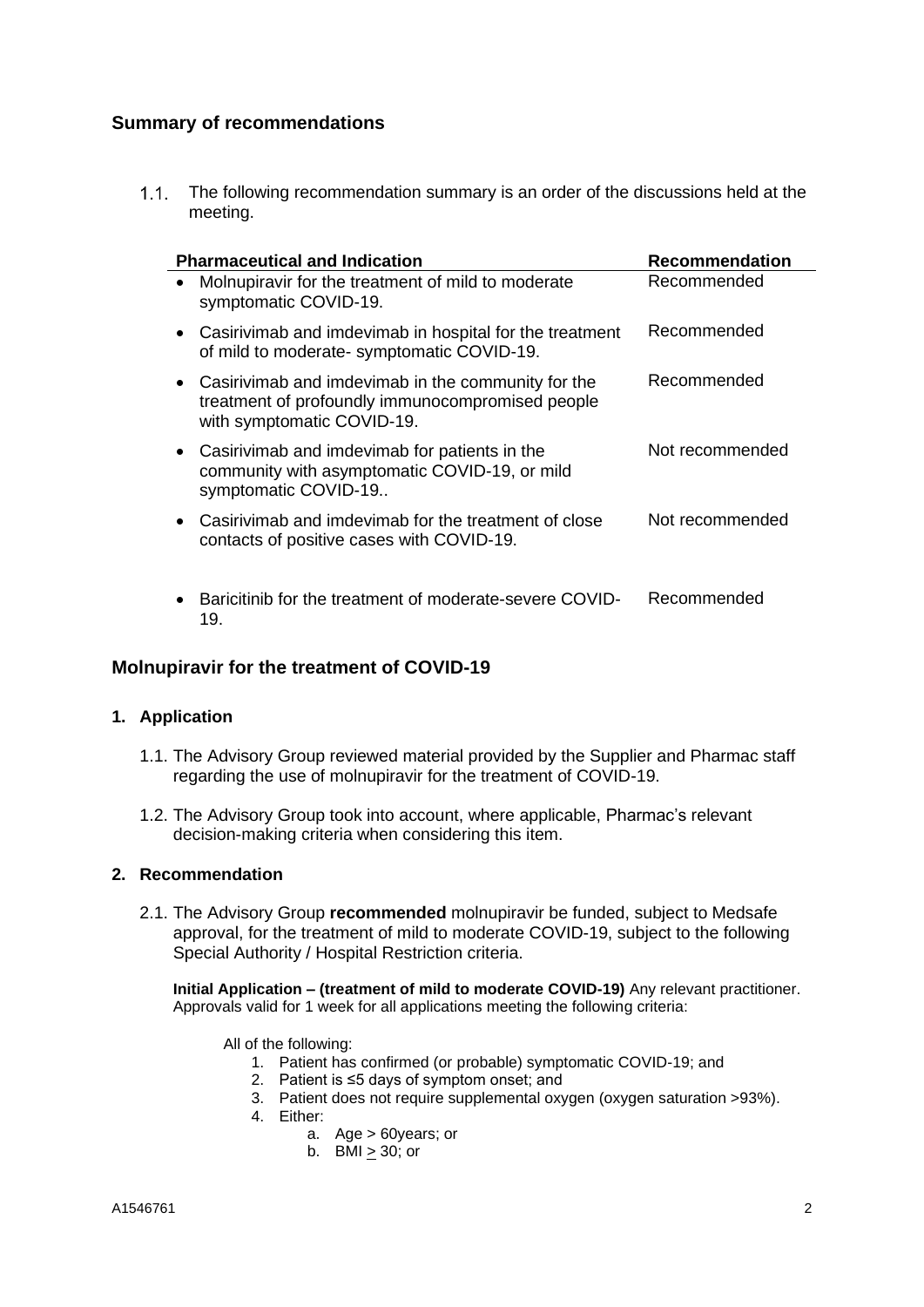- c. Patient is at risk of severe illness from COVID-19, excluding pregnancy, as described on the [Ministry of Health website](https://www.health.govt.nz/our-work/diseases-and-conditions/covid-19-novel-coronavirus/covid-19-information-specific-audiences/covid-19-advice-higher-risk-people)
- 2.2. In making this recommendation, the Advisory Group considered the high health need and limited treatment options for patients with mild to moderate COVID-19, the equity implications of COVID-19, likelihood of a higher mortality rate for patients with comorbidities and the impact to the health system particularly the potential for a reduction in hospital admissions.
- 2.3. Members noted molnupiravir is not currently approved for use in New Zealand and is expected to be submitted to Medsafe for review in mid-January 2022.
- 2.4. The Group noted that no priority ranking (within the context of treatments for COVID-19) was sought by Pharmac, reflecting the rapidly evolving evidence for treatments in COVID-19 and separate funding outside the Combined Pharmaceutical Budget, and therefore did not need to discuss a priority ranking.
- 2.5. The Advisory Group reiterated this was an area of rapidly evolving evidence and knowledge and specified that its recommendation may need to be considered in the future, noting this was based on currently available data from published and unpublished studies and could be subject to change should new data become available, warranting further review.

#### **3. Discussion**

- 3.1. The Group noted that there are two pharmaceuticals explicitly funded for treatment of COVID-19 in Aotearoa New Zealand, tocilizumab and remdesivir and that both are funded for treatment of moderate-severe COVID-19 in hospitalised patients. The Group considered that there is an unmet health need for treatment of symptomatic mild-moderate COVID-19 and prophylaxis of COVID-19.
- 3.2. The Group considered that the rate of hospitalisations in New Zealand was approximately 9% of all cases and that patients >40 years had the highest rate of hospitalisations based on age alone. However, Members considered that ongoing vaccination is expected to reduce the hospitalisation rate in the future by reducing both the number and severity of cases, and therefore the rate of hospitalisations (9%) is only valid at this point and time (21 October 2021).
- 3.3. The Group noted that the health need of those with COVID-19 is high for the individual, their whanau, the wider community.
- 3.4. The Group considered the impact of COVID-19 to the health system. Members considered that treatments that significantly reduce the risk of hospitalisation and severity of illness would be of great benefit.
- 3.5. The Group noted molnupiravir is an antiviral prodrug of ribonucleoside N4 hydroxycytidine (NHC) which forms NHC-Triphosphate (NHC-TP). The mechanism of action of molnupiravir as an antiviral drug is via acting as a competitive alternative substrate for the RNA dependent RNA polymerase (RdRp) enzyme in the SARS-CoV2 virus, resulting in viral error catastrophe and production of non-viable virus.
	- 3.5.1. The Group considered that the mechanism of action is such (false metabolite interfering with the RNA-dependent RNA polymerase) that it is likely to be independent of COVID-19 mutations, either current or emerging.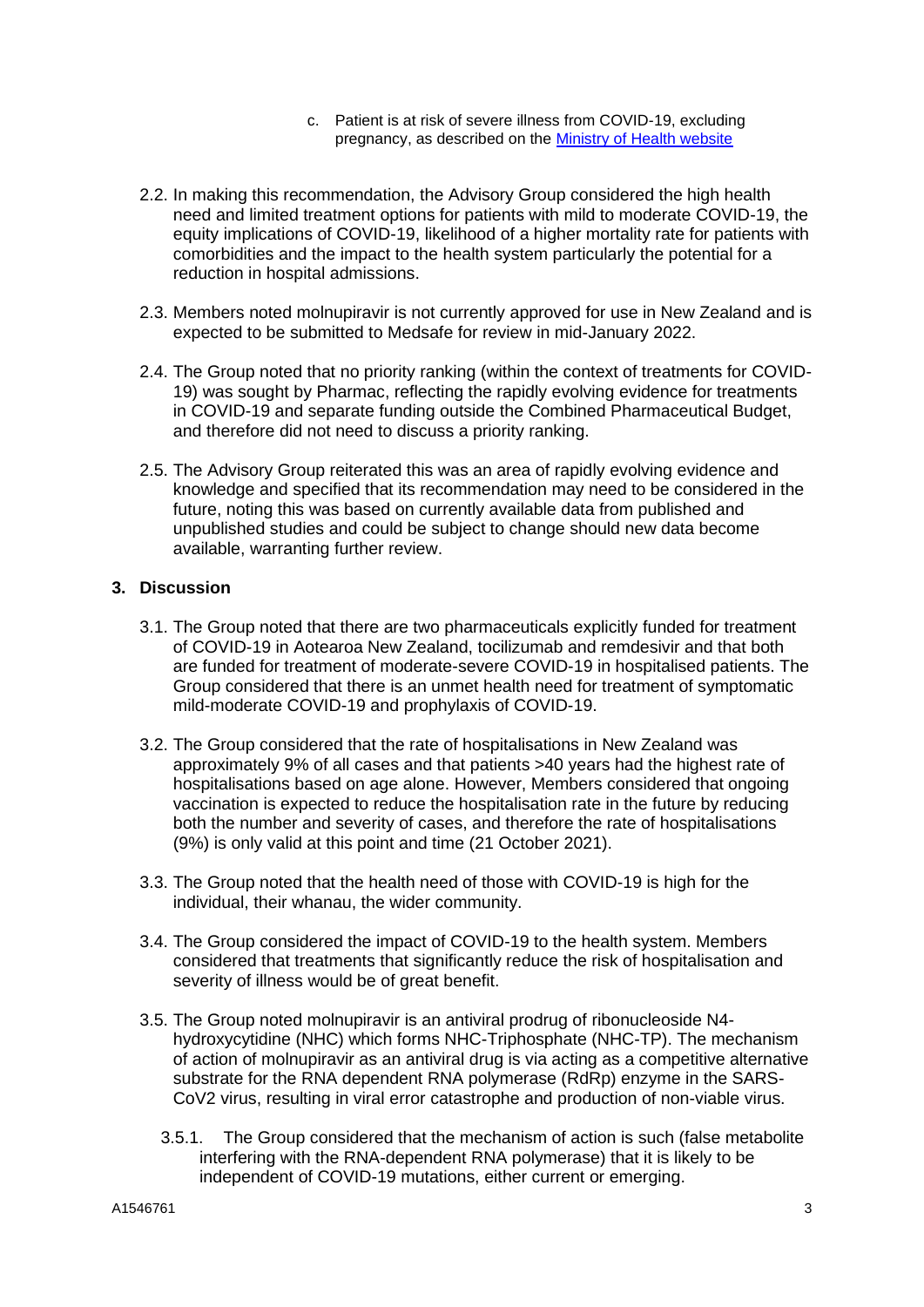- 3.5.2. The Group considered that the five day treatment course made the likelihood of the emergence of treatment resistant variants less likely, as this is an acute infection unlike for example hepatitis C virus-related chronic infection.
- 3.6. The Advisory Group considered clinical evidence regarding molnupiravir for treatment of mild-moderate COVID-19, specifically the following:
	- 3.6.1. [MOVe-IN Phase 2/3 trial; Unpublished data](https://clinicaltrials.gov/ct2/show/record/NCT04575584)

A phase 2/3 randomised, placebo controlled, double-blind trial in 304 adults requiring in-hospital treatment for COVID-19 with symptom onset less than 10 days. The trial evaluated molnupiravir 200mg, 400mg and 800mg vs placebo and did not report a clinical benefit in hospitalised patients.

#### 3.6.2. [MOVe-OUT Phase 2 trial; Unpublished data](https://clinicaltrials.gov/ct2/show/record/NCT04575597)

A phase 2 randomised, placebo controlled, double-blind trial in 302 nonhospitalised patients with COVID-19, who were symptomatic for less than 7 days. The trial evaluated molnupiravir 200mg, 400mg and 800mg vs placebo and the authors reported a reduced number of patients progressing to hospitalisation with greater effects for doses of molnupiravir given <5 days after symptom onset.

### 3.6.3. [MOVe-OUT Phase 3 trial; Unpublished data](https://clinicaltrials.gov/ct2/show/record/NCT04575597)

A phase 3 randomised, placebo controlled, double-blind trial in 775 nonhospitalised patients with mild-moderate COVID-19 confirmed via laboratory testing less than 5 days prior to randomisation.

All patients were in defined at risk groups (age 60+, 1 or more co-morbidities including obesity, diabetes, heart disease).

An interim analysis showed molnupiravir significantly reduced the risk of hospitalisation and death by approximately 50%; 7.3% vs 14.1% placebo; p=0.0012.

Based on the interim analysis hospitalisations in adults 60 years and older were reported to be 6 times higher in the placebo group than the molnupiravir treated group (3.6% vs 21.4%).

The incidence of adverse events was comparable in the molnupiravir and placebo groups (35% and 40% respectively) with fewer patients in the molnupiravir group discontinuing treatment (1.3% vs placebo 3.4%).

3.6.4. [Cox et al.; Nature Microbio 6, pg 11–18 \(2021\)](https://www.nature.com/articles/s41564-020-00835-2)

Preclinical animal data reported significant reductions in viral titre if molnupiravir was administered early after infection as well as suppression of SARS-CoV-2 transmission.

- 3.6.5. [Y Cao et al; IDWeek 2021 Sept 29-Oct 3; Virtual Conference](https://www.natap.org/2021/IDWeek/IDWeek_23.htm) in silico modelling indicated a significant reduction in efficacy if administration was delayed by more than 5 days after infection.
- 3.7. The Group considered that the safety profile for molnupiravir remains uncertain due to the early stage of the clinical trial programme; however, the Group noted that based on available clinal data there were no reported safety concerns.
- 3.8. The Group noted that data for the safety of molnupiravir in pregnant people was not available.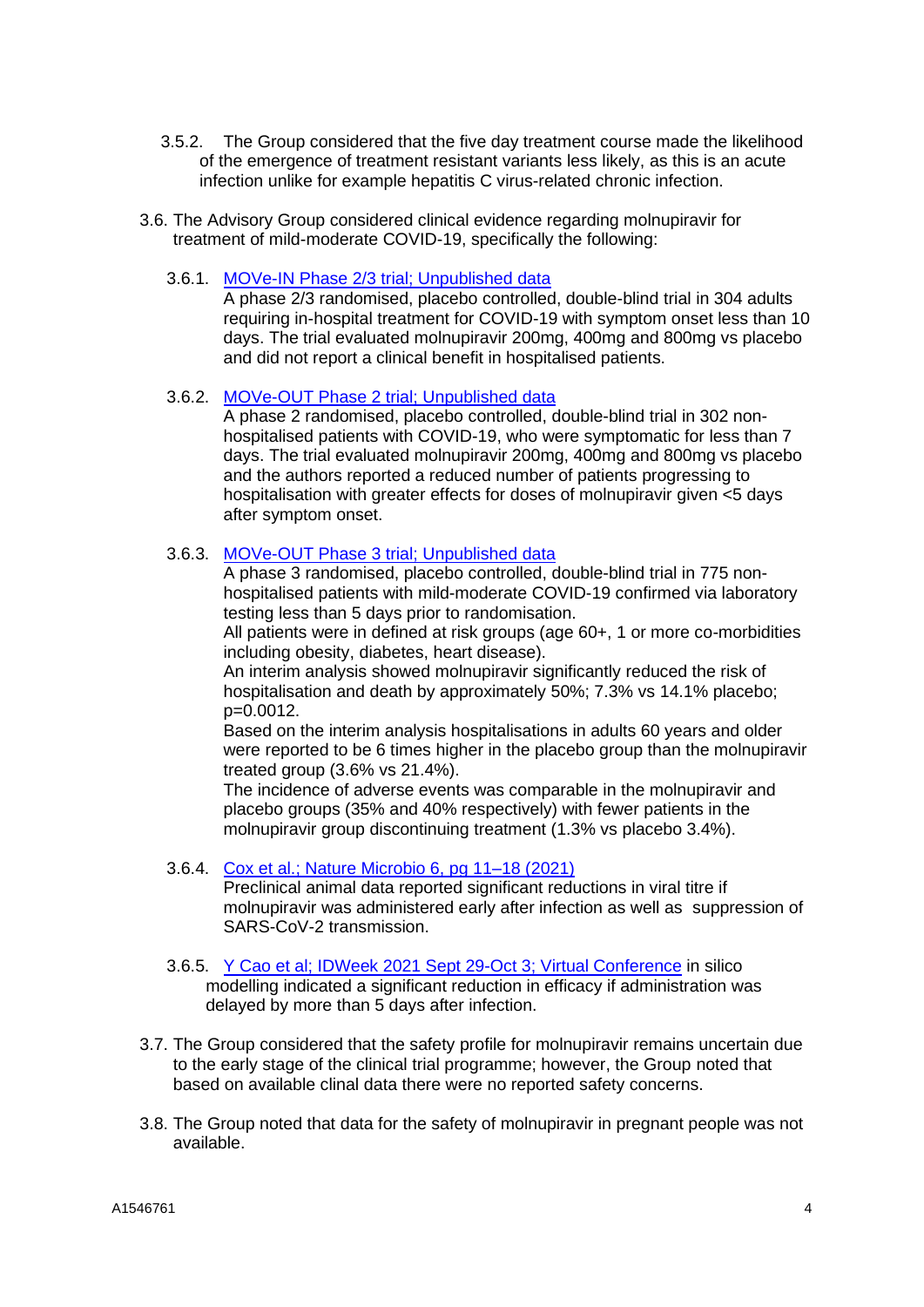- 3.9. The group noted that data for the safety of molnupiravir in children was not yet available.
- 3.10. The Group considered the quality of the evidence to be low as trial details were minimal and the findings were unpublished and have not been peer-reviewed. Based on available evidence the Group considered that the current data supported the use of molnupiravir in high risk patients with mild to moderate symptomatic COVID where the oxygen saturation on room air is >93%, i.e. not requiring supplemental oxygen, and treatment has been commenced within 5 days of symptom onset. The Group further noted that the available evidence did not support treatment of hospitalised patients requiring supplemental oxygen.
- 3.11. In summary the Group considered the strength of the evidence to be high, with a reported absolute reduction in hospitalisation of 6.8% (p=0.0012) and reduction in death rate of 2.1% [\(MOVe-OUT Phase 3 trial; Unpublished data\)](https://clinicaltrials.gov/ct2/show/record/NCT04575597). Members calculated, using the Fisher exact test, the P-value to be  $p = 0.003$ .
- 3.12. Based on the available evidence the Group considered that it was unlikely that the efficacy of molnupiravir would be affected by COVID-19 specific immunity (either from vaccination or prior exposure). Members considered that it was likely that in the [MOVe-Out study](https://clinicaltrials.gov/ct2/show/record/NCT04575597) there would have been a number of patients with prior viral exposure which was not measured as per trial protocol.
- 3.13. The Advisory Group noted that the best response to treatment in the clinical data was from 400/800mg daily treatment regimes and that inhibition testing of ribonucleoside N4-hydroxycytidine (NHC) against SARS-CoV-2 variants of concern in the [MOVe-IN](https://clinicaltrials.gov/ct2/show/record/NCT04575584) and [MOVe-OUT](https://clinicaltrials.gov/ct2/show/record/NCT04575597) studies showed equal efficacy. Members considered this was likely due to the mechanism of action being disruptive despite the viral RNA sequence.
- 3.14. The Advisory Group considered that the populations included in the molnupiravir trials [\(MOVe-IN](https://clinicaltrials.gov/ct2/show/record/NCT04575584) and [MOVe-OUT\)](https://clinicaltrials.gov/ct2/show/record/NCT04575597) may not be representative of the New Zealand population as there were differing definitions of 'high risk' and age cut-offs used, and in addition Māori and Pacific people were not included in the trials.
- 3.15. The Group concluded that older age was an appropriate factor to consider when assessing clinical risk for a patient but that it should be accounted for alongside other factors such as co-morbidities and Māori or Pacific ethnicity.
- 3.16. The Group considered that Māori and Pacific people are disproportionality affected by COVID-19; ~27% of current Delta outbreak patients are Māori and ~50% are Pacific people. The Group considered that if the trials had been done in New Zealand then lower age targets, for example 10 years less than that used in the trial protocols, would have been needed to capture these patient groups at high risk of severe illness.
- 3.17. The Group considered that Māori and Pacific peoples generally have poorer access to health care services, are more likely to live rurally, and often present later for testing. The Group considered that the evidence supports treatment with molnupiravir within 5 days of symptom onset and that this would need to be considered to ensure Māori and Pacific peoples are able to access health care and testing within the timeframe in order to benefit from treatment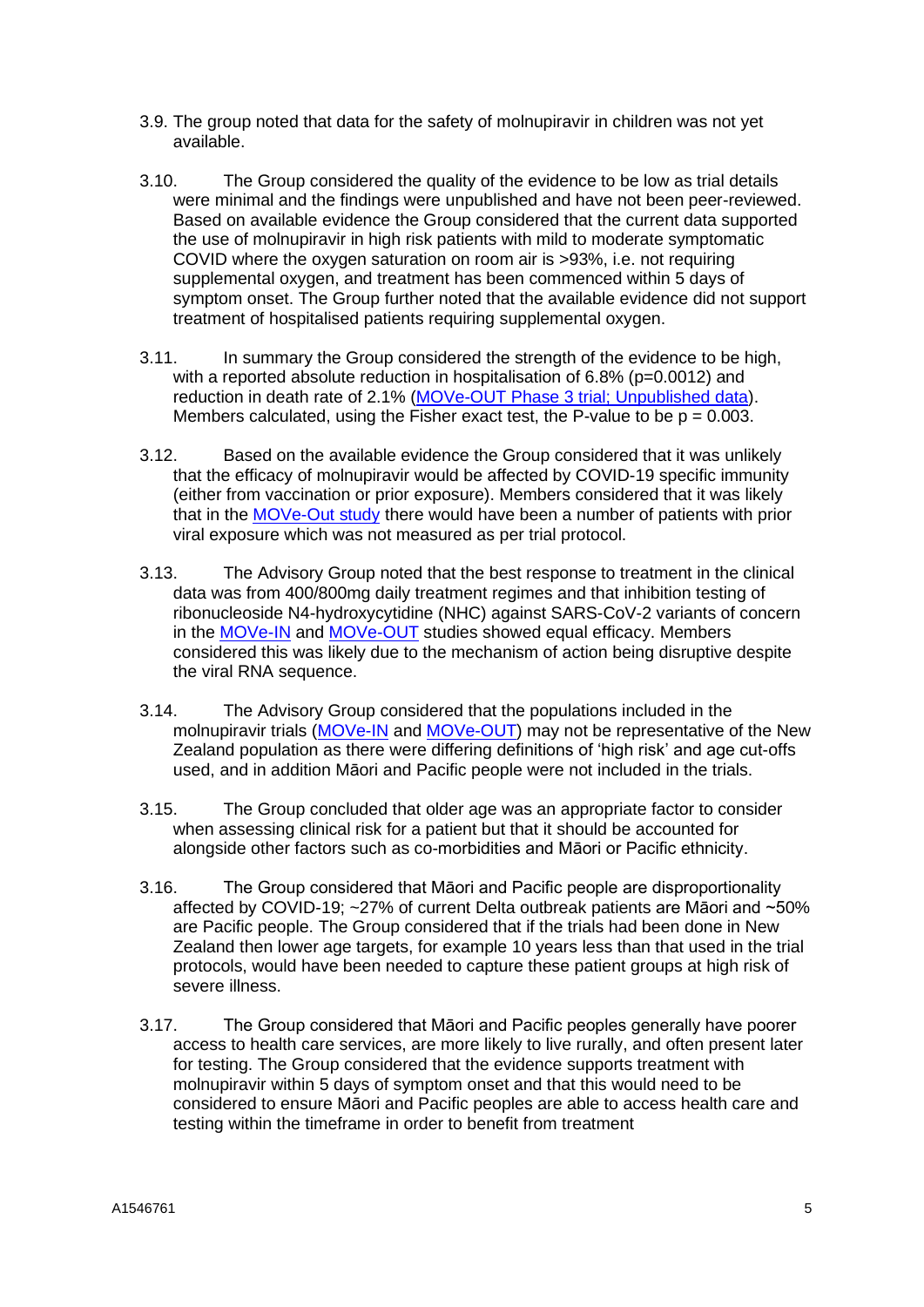- 3.18. The Advisory Group also considered other published evidence for emerging COVID-19 treatments targeted to mild-moderate disease including the following: REGEN-COV, and COMET ICE.
	- 3.18.1. [Weinreich et al; N Engl J Med; \[Internet\]; 2021 Sep 29](https://pubmed.ncbi.nlm.nih.gov/34587383/)
		- A phase I/II/III randomised double blind trial of REGN-COV (casirivimab and imdevimab) vs placebo.
	- 3.18.2. [Gupta et al; COMET-ICE; \[Internet\]; 2021 Oct 27](https://www.nejm.org/doi/full/10.1056/NEJMoa2107934) A phase III randomised double blind trial of sotrovimab vs placebo in
- nonhospitalised COVID-19 patients. 3.19. The Group considered the differing population of patients, differing definitions of 'high risk, different age cut-offs and differing endpoints across the COVID-19 therapeutics space makes direct comparisons of efficacy difficult. In general, based on the available evidence, the Group considered that studies with lower ages and less vulnerable patient groups give rise to a higher number to treat (NNT) to prevent hospitalisation or death. Members considered that the data from [\[MOVe-OUT Phase](https://clinicaltrials.gov/ct2/show/record/NCT04575597)  [3 trial; Unpublished data\]](https://clinicaltrials.gov/ct2/show/record/NCT04575597) indicated an NNT value of 15 for patients hospitalised with

COVID-19; whereas [REGEN-COV](https://pubmed.ncbi.nlm.nih.gov/34587383/) data indicated an NNT of 30-45 for casirivimab/imdevimab for outpatients with COVID-19 and [COMET ICE](https://www.nejm.org/doi/full/10.1056/NEJMoa2107934) data indicated an NNT of 17 for sotrovimab for non-hospitalised patients with COVID-19.

- 3.20. The Group considered that although no direct comparisons were available for molnupiravir and casirivimab/imdevimab that it was likely both treatments provide a similar clinical benefit with regards to reduction in hospitalisations. In addition, Members noted that casirivimab/imdevimab needed to be given by infusion/subcutaneous injection and considered that monoclonal antibodies may be less effective against variants with spike protein modifications, as monoclonal antibodies target the spike protein of the virus.
- 3.21. Members noted that the NZ pricing for molnupiravir and casirivimab/imdevimab was commercially confidential. However, based on suitability of an oral formulation and likely similar efficacy Members considered that molnupiravir may potentially be a more cost-effective treatment for mild-moderate symptomatic COVID-19 than casirivimab/imdevimab in the treatment of mild symptomatic disease in the community.
- 3.22. The Group considered the safety and efficacy of treating paediatric and pregnant patients with molnupiravir and concluded that there was insufficient data to support it's use in these patient groups.
- 3.23. The Group considered that the best defence against COVID-19 was vaccination and that this needed to be reiterated with any public communications about the availability of COVID-19 treatments.
- 3.24. The group considered the use of molnupiravir in combination with other therapies. The group noted that there was no clinical evidence available at this time to support the use of molnupiravir alongside other antiviral treatments or monoclonal antibodies and that limited supplies and high cost would be barriers to any combination treatment.
- 3.25. The Group considered that should molnupiravir be funded that any unvaccinated patients who are being treated with molnupiravir should be encouraged to get vaccinated.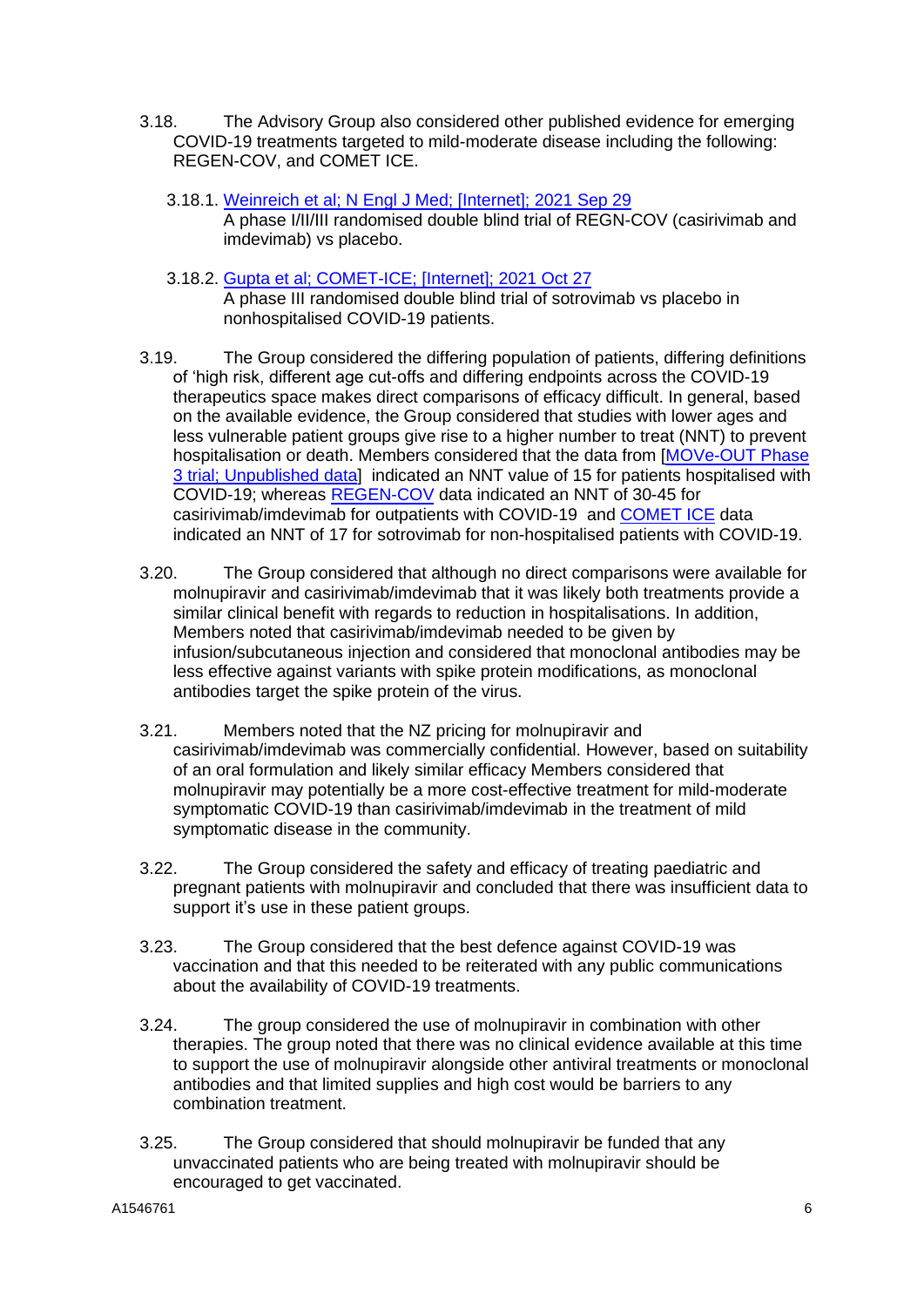- 3.26. The Group considered the non-clinical features of molnupiravir that may impact its use. Members considered that based on the oral presentation of molnupiravir most patients would be able to access molnupiravir via the normal pathways in primary care.
- 3.27. The Group considered that use of molnupiravir is likely to result in reduced hospital bed-days. The Group considered modelling based on Mayo Clinic real world data (Razonable et al, EClinicalMedicine; [Volume 40, October 2021 August 2021\)](https://doi.org/10.1016/j.eclinm.2021.101102) on casirivimab/imdevimab that showed an average bed-day saving of 0.16 days per patient. Members considered that it would be reasonable to assume that bed-day savings would be similar for molnupiravir. However Members cautioned that this was using eligibility based on patients having at least one risk factor, one of which was age >50 years and that the wider the eligibility criteria the lower the likely savings per patient would be.
- 3.28. The Group considered the below PICO (population, intervention, comparator, outcomes) accurately reflects the intervention in the pivotal phase 3 trial but that consideration for funding is being given to a much wider population – based on the higher hospitalization rates in NZ and, potentially, the disparities in outcomes for Māori and Pacific people infected with the virus.

**Table 1:** PICO for molnupiravir if it were to be funded in New Zealand for adults with mild to moderate COVID-19 symptoms.

| <b>Population</b>                                                                                                | Adults with mild to moderate COVID-19 symptoms (≤5 days from symptom onset) at<br>high risk of progressing to severe disease. |  |
|------------------------------------------------------------------------------------------------------------------|-------------------------------------------------------------------------------------------------------------------------------|--|
| Intervention                                                                                                     | Molnupiravir, individual treatment course of 800mg twice daily for 5 days                                                     |  |
| <b>Comparator(s)</b>                                                                                             | Standard of care                                                                                                              |  |
| (NZ context)                                                                                                     |                                                                                                                               |  |
| <b>Outcome(s)</b>                                                                                                | Reduced mortality                                                                                                             |  |
|                                                                                                                  | Reduced hospitalisations                                                                                                      |  |
| Table definitions:                                                                                               |                                                                                                                               |  |
| Population: The target population for the pharmaceutical, including any population defining characteristics (eg. |                                                                                                                               |  |
| line of therapy, disease subgroup)                                                                               |                                                                                                                               |  |
| Intervention: Details of the intervention pharmaceutical (dose frequency treatment duration/conditions for       |                                                                                                                               |  |

**I**ntervention: Details of the intervention pharmaceutical (dose, frequency, treatment duration/conditions for treatment cessation).

**C**omparator: Details the therapy(s) that the patient population would receive currently (status quo – including best supportive care; dose, frequency, treatment duration/conditions for treatment cessation).

**O**utcomes: Details the key therapeutic outcome(s), including therapeutic intent, outcome definitions, timeframes to achieve outcome(s), and source of outcome data.

- 3.29. The Group considered that potential patient numbers going forward are highly uncertain.
- 3.30. Members considered the epidemiological modelling done by [Hendy et al; J](https://www.tandfonline.com/doi/full/10.1080/03036758.2021.1876111)  [Royal Soc NZ; Vol 51 2021; pg s86-s106](https://www.tandfonline.com/doi/full/10.1080/03036758.2021.1876111) assumes a higher case fatality rate than we are currently experiencing (0.7% versus 0.1%) and a lower hospitalization rate (7% versus 9%).
- 3.31. The Group considered that if we were to continue at 100 new cases per day that would mean around 40,000 cases per annum.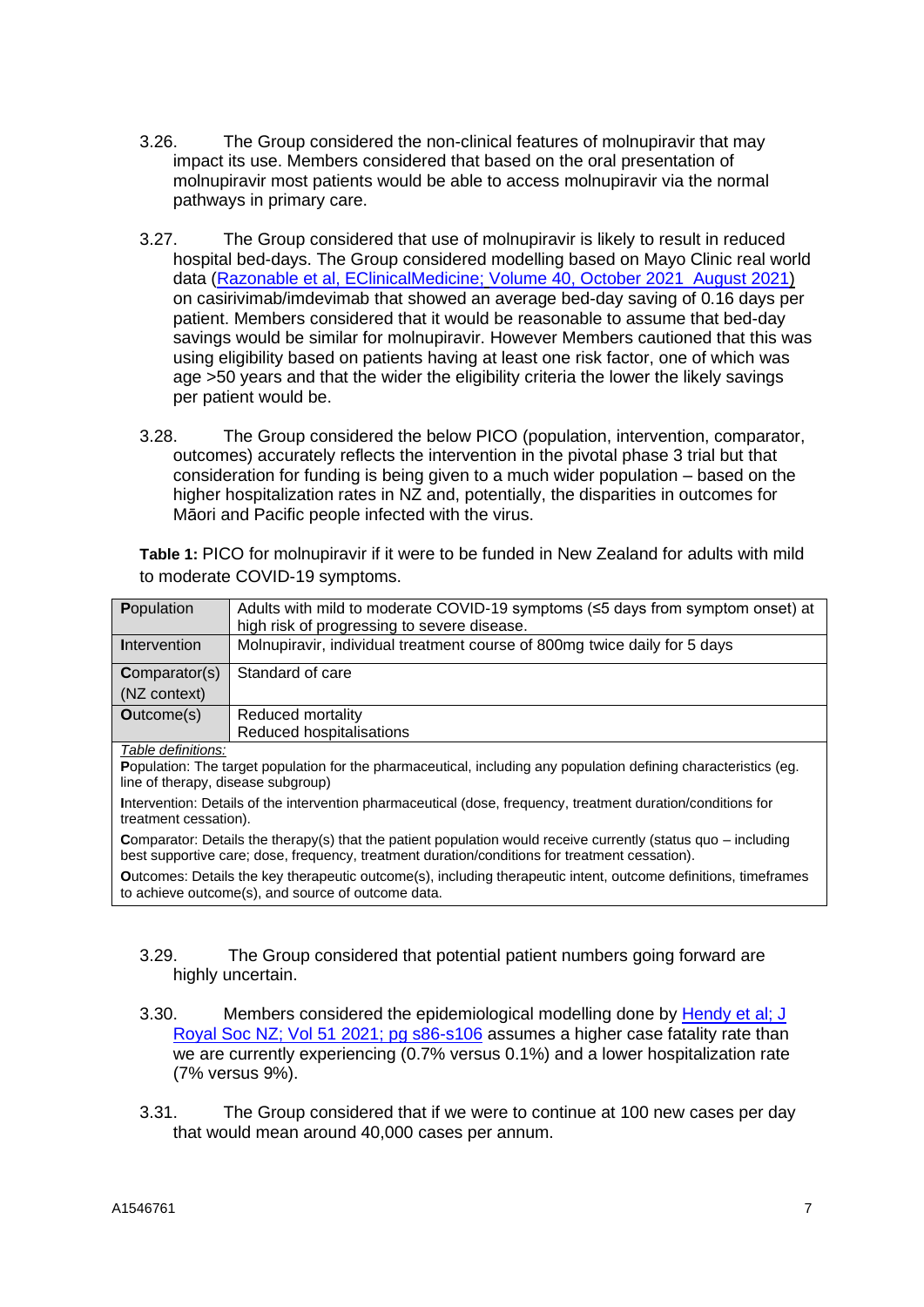- 3.32. Members considered that if all those over 40 years of age were treated that would mean about 10,000 per annum, and if other risk factors were added (obesity, diabetes, CKD, COPD, severe heart disease, and cancer) then the number would expand considerably. In addition if Māori and/or Pacific ethnicity were specifically included in the eligibility criteria then the number of treated patients could easily exceed 30,000 per annum.
- 3.33. Furthermore Members highlighted that if the trials of molnupiravir as a postexposure prophylactic agent are positive then the numbers of treatment eligible patients could be 3 or 4 times higher.
- 3.34. The Advisory Group considered that there are ongoing clinical trials investigating the use of molnupiravir, including for the use as a prophylactic treatment of close contacts of positive cases. The Group considered that there could be a health benefit with molnupiravir by targeting prophylactic treatment to close contacts who are at risk of severe illness and that it would be willing consider this indication once more evidence becomes available.
- 3.35. The Advisory Group noted that based on international experience prophylactic treatment of case contacts would increase the required number of doses by at least 3-4 times over treating only COVID-19 positive patients and that due to extremely high demand internationally supplies available in Aotearoa New Zealand could be limited.

### **Casirivimab and imdevimab for the treatment of COVID-19**

#### **1. Application**

1.1. The Advisory Group considered material provided by the Supplier and Pharmac staff regarding casirivimab and imdevimab for treatment of COVID-19.The Advisory Group took into account, where applicable, Pharmac's relevant decision-making framework when considering this item.

#### **2. Recommendation**

- 2.1. The Advisory Group acknowledged that based on available evidence there are four distinct patient populations which may benefit from treatment with casirivimab and imdevimab.
	- 2.1.1. Seronegative patients in hospital with mild to moderate COVID-19 who do not require supplemental oxygen.
	- 2.1.2. Patients in the community with mild to moderate symptomatic COVID-19 at risk of progressing to severe disease
	- 2.1.3. Treatment of asymptomatic COVID-19 in the community,
	- 2.1.4. Close contacts of positive cases >48 hours who are at risk of severe disease.
- 2.2. The Advisory Group **recommended** that casirivimab and imdevimab be funded in hospital (in the Hospital Medicines List) for the treatment of mild to moderatesymptomatic COVID-19, subject to the following eligibility criteria. **Restricted**

Indication – mild to moderate COVID-19-hospitalised patients

Any relevant practitioner. Therapy limited to max dose of 2400 mg All of the following:

- 1. Patient is an in-patient in hospital with mild to moderate disease severity\*; and
- 2. Patient has confirmed (or probable) COVID-19; and
- 3. Patient's symptoms started within the last 10 days; and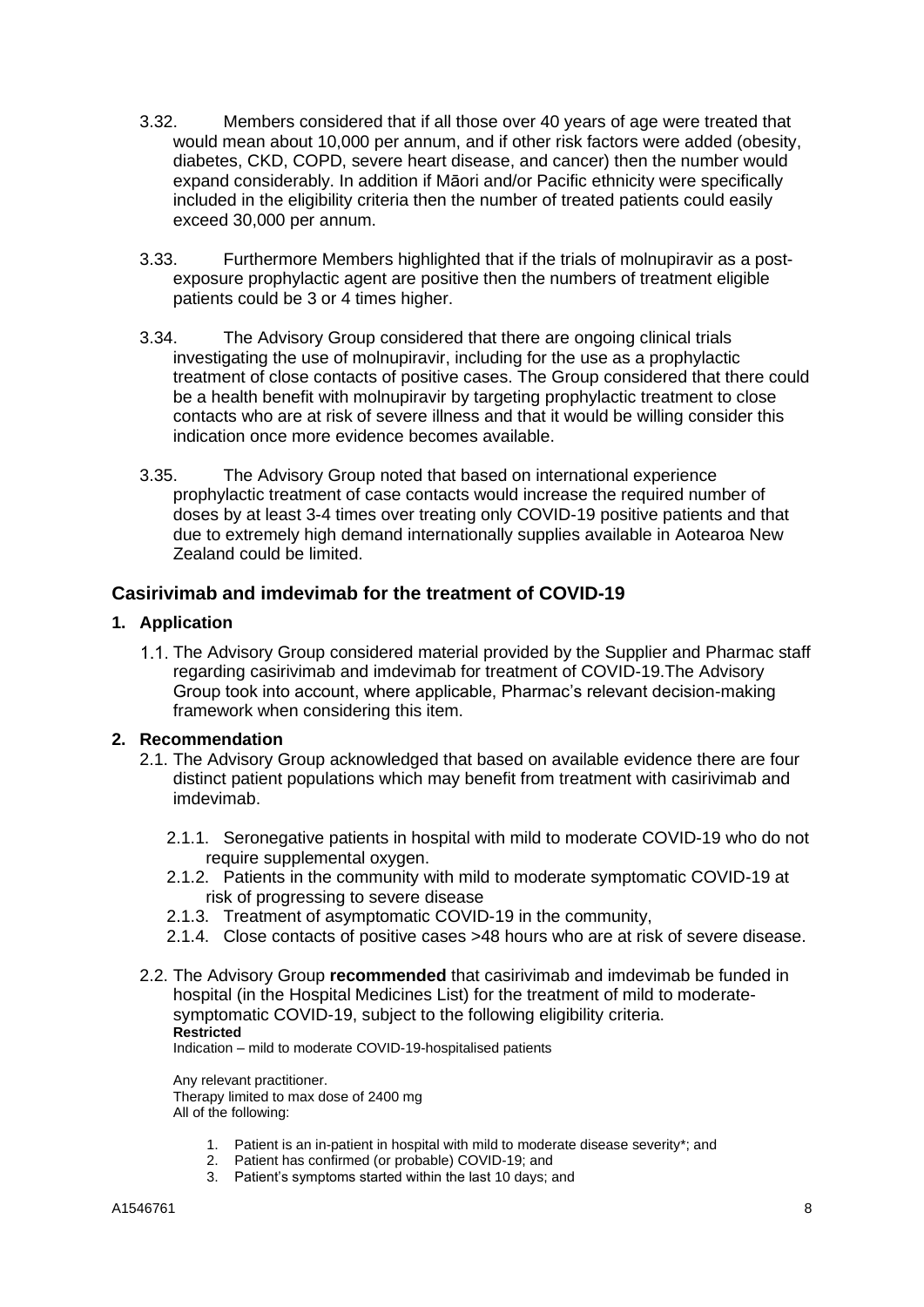- 4. Patient is not receiving high flow oxygen or assisted/mechanical ventilation; and 5. Either:
	- (a) Age > 50; or
	- (b) BMI >30; or
	- (c) Patient is at increased risk of severe illness from COVID-19, excluding pregnancy, as described on the [Ministry of Health website;](https://www.health.govt.nz/our-work/diseases-and-conditions/covid-19-novel-coronavirus/covid-19-information-specific-audiences/covid-19-advice-higher-risk-people) and
- 6. Either:
- a) Patient is unvaccinated; or
- b) Patient is seronegative

Note:\* Mild to moderate disease severity as described on the [Ministry of Health Website](https://www.health.govt.nz/system/files/documents/pages/clinical_management_of_covid-19_in_hospitalised_adults.pdf)

2.3. The Advisory Group **recommended** that casirivimab and imdevimab be funded in the community (Section B of the Pharmaceutical Schedule) for the treatment of mild to moderate symptomatic COVID-19, subject to the following eligibility criteria:

#### **Restricted**

Indication – Treatment of profoundly immunocompromised patients in the community Any relevant practitioner.

Therapy limited to max dose of 2400 mg

- 1) All of the following:
	- 1. The patients is in the community
	- 2. Patient has confirmed (or probable) COVID-19; and
	- 3. Either:
	- a) Patient is profoundly immunocompromised\*\* and is at risk of not having mounted an adequate response to vaccination against COVID-19, or
	- adequate response to vacuitation against COVID-13, or<br>b) Patient is profoundly immunocompromised\*\* and is unvaccinated; and
	- 4. Patient's symptoms started within the last 10 days; and
	- 5. Patient is not receiving high flow oxygen or assisted/mechanical ventilation

Note:\* Mild to moderate disease severity as described on the [Ministry of Health Website](https://www.health.govt.nz/system/files/documents/pages/clinical_management_of_covid-19_in_hospitalised_adults.pdf)

\*\* Examples include B-cell depletive illnesses or patients receiving treatment that is B-Cell depleting,

- 2.4. The Advisory Group **recommended** that casirivimab and imdevimab not be funded for for the treatment of patients in the community with symptomatic COVID-19 who have risk factors for progressing to severe disease based on the limited supply of casirivimab and imdevimab, high numbers needed to treat in this community setting and that molnupirivir is likely a better option for these patients given the potential logistical difficulties associated with community administration.
- 2.5. The Advisory Group **recommended** that casirivimab and imdevimab not be funded for the treatment of the wider group of patients in the community with asymptomatic COVID-19, or mild COVID-19 who do not have significant risk factors for progressing to severe disease, based on the limited supply of casirivimab and imdevimab, and high numbers needed to treat in this community setting.
- 2.6. The Advisory Group **recommended** that casirivimab and imdevimab not be funded for the treatment of close contacts of positive cases. on the basis of the low strength of evidence for the use of casirivimab and imdevimab in this setting.
- 2.7. In making these recommendations, the Advisory Group considered the high health need and the lack of treatment options for patients with mild to moderate COVID-19, and immunocompromised people who are either unable to mount a response to vaccination against COVID-19 or are unvaccinated. The Advisory Group also considered the equity implications of COVID-19 and likelihood of a higher mortality rate for patients with comorbidities, the safety and efficacy profile of casirivimab and imdevimab for COVID-19 and likely measurable health benefits.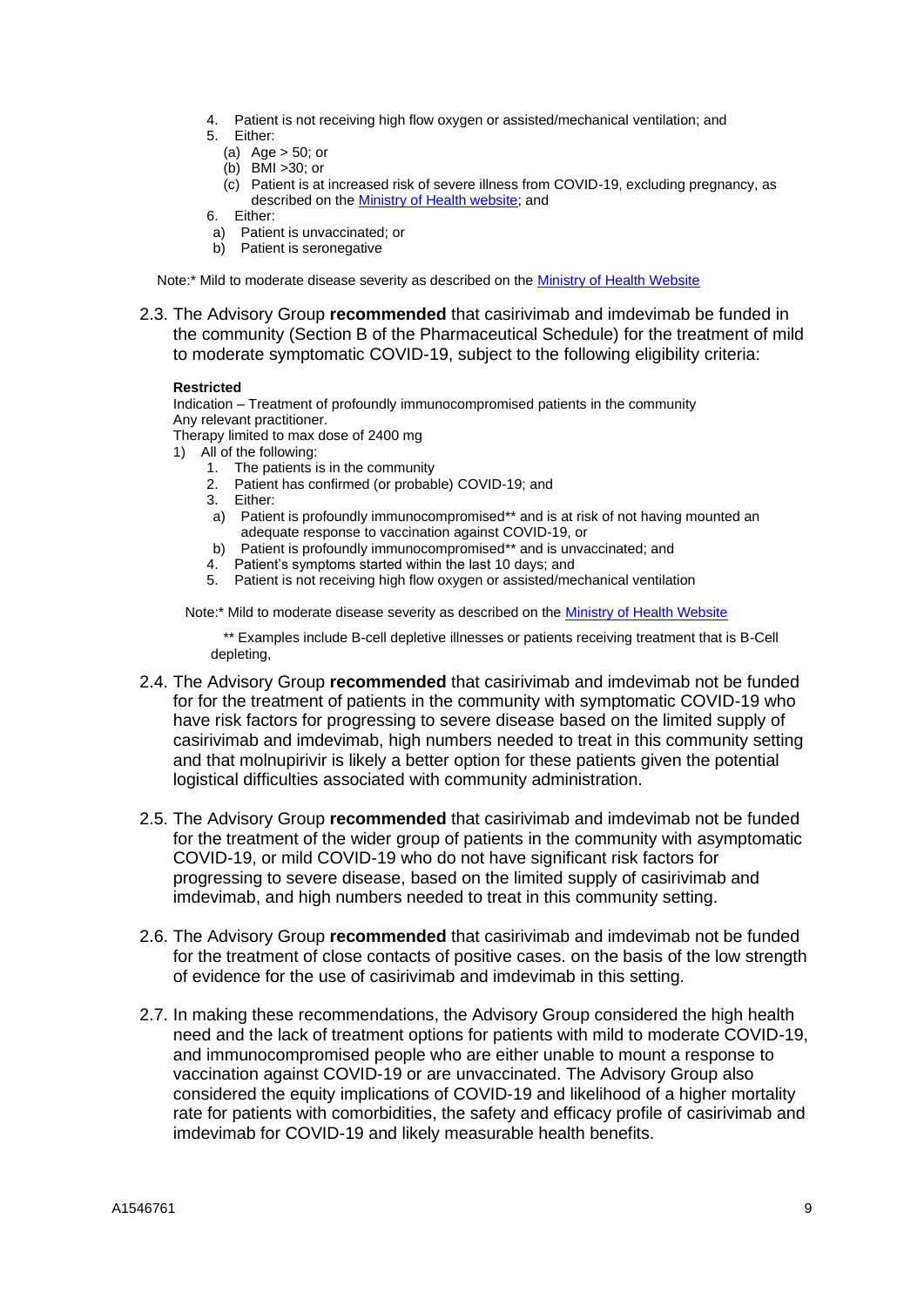- 2.8. The Advisory Group noted casirivimab and imdevimab has been developed specifically for the treatment of COVID-19 and is currently under assessment by Medsafe. The Group noted that is has been approved for use in overseas jurisdictions including Australia, Canada, Japan, the United States of America, the United Kingdom and Europe.
- 2.9. The Advisory Group noted that no priority ranking (within the context of treatments for COVID-19) was sought by Pharmac, reflecting the rapidly evolving evidence for treatments in COVID-19 and separate funding outside the Combined Pharmaceutical Budget, and therefore did not need to discuss a priority ranking.
- 2.10. The Advisory Group reiterated this was an area of rapidly evolving evidence and knowledge and specified that its recommendation may need to be considered in the future, noting this was based on currently available data from published studies and could be subject to change should new data become available, warranting further review.

### **3. Discussion**

- 3.1. The Group noted that there are two pharmaceuticals explicitly funded for treatment of COVID-19 in Aotearoa New Zealand, tocilizumab and remdesivir. The Advisory Group further noted that tocilizumab and remdesivir are funded for the treatment of moderate to severe COVID-19 and that apart from steroids there are currently no treatments funded for mild COVID-19 in New Zealand.
- 3.2. The Group noted that casirivimab and imdevimab is an investigational treatment that consists of 2 monoclonal antibodies (casirivimab and imdevimab) that bind to two different sites of the SARS-CoV-2 spike protein. Binding to the spike proteins prevents the virus from binding to the ACE receptor, thereby blocking virus entry into cells.
- 3.3. The Group considered clinical evidence for casirivimab and imdevimab for the treatment of mild-moderate COVID-19.
	- 3.3.1. Post exposure prophylaxis: [O'Brien, et al. N Engl J Med 2021; 385:1184-1195](https://www.nejm.org/doi/full/10.1056/NEJMoa2109682)

A two-part, randomized, double-blind, placebo-controlled trial evaluating casirivimab and imdevimab (Ronapreve) in household contacts of people with COVID-19. Participants (≥12 years of age) who were enrolled within 96 hours after a household contact received a diagnosis of SARS-CoV-2 infection, were randomly assigned, in a 1:1 ratio, to receive a total dose of 1200 mg of casirivimab and imdevimab or matching placebo administered by means of subcutaneous injection. Symptomatic SARS-CoV-2 infection developed in 11 of 753 participants in the casirivimab and imdevimab group (1.5%) and in 59 of 752 participants in the placebo group (7.8%) (relative risk reduction [1 minus the relative risk], 81.4%; P<0.001). Number needed to treat (NNT) to prevent 1 extra symptomatic SARS-Cov-2 infection within 28 days was 16. In weeks 2 to 4, a total of 2 of 753 participants in the casirivimab and imdevimab group (0.3%) and 27 of 752 participants in the placebo group (3.6%) had symptomatic SARS-CoV-2 infection (relative risk reduction, 92.6%). Casirivimab and imdevimab also prevented symptomatic and asymptomatic infections overall (relative risk reduction, 66.4%). Among symptomatic infected participants, the median time to resolution of symptoms was 2 weeks shorter with casirivimab and imdevimab than with placebo (1.2 weeks and 3.2 weeks, respectively).

3.3.2. Early treatment of asymptomatic disease in the community O'Brien et al .N [Engl J Med. 2021 Sep 23;385\(13\):1184-1195](https://www.nejm.org/doi/full/10.1056/NEJMoa2109682)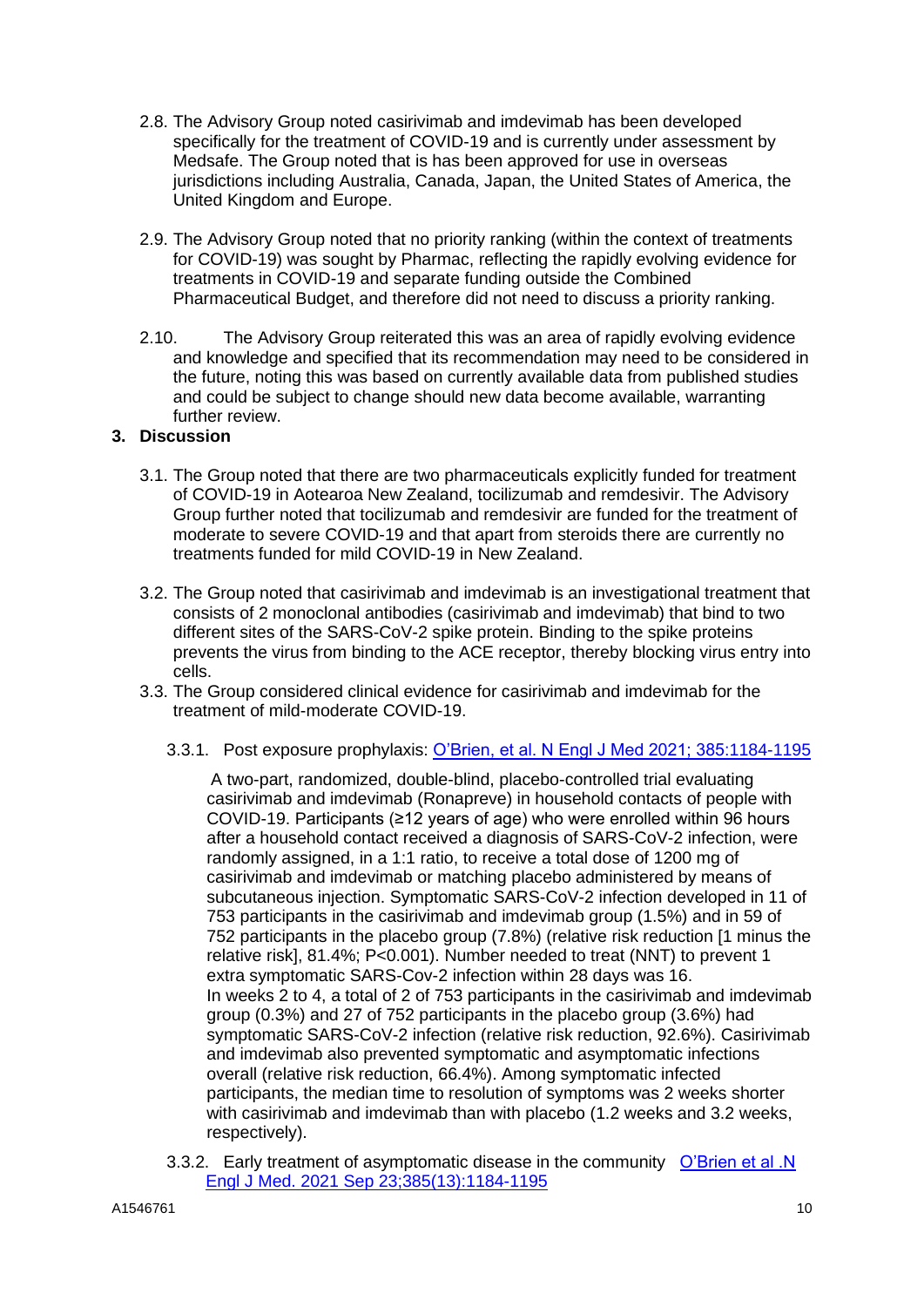A two-part, randomized, double-blind, placebo-controlled trial evaluating casirivimab and imdevimab in recently infected asymptomatic patients with COVID-19. Participants (≥12 years of age) who were enrolled within 96 hours after a household contact received a diagnosis of SARS-CoV-2 infection were randomly assigned, in a 1:1 ratio to receive a total dose of 1200 mg of casirivimab and imdevimab or matching placebo administered by means of subcutaneous injection. The study reported subcutaneous casirivimab and imdevimab 1200mg significantly prevented progression from asymptomatic to symptomatic disease compared with placebo 31.5% relative risk reduction (P=.0380) and a 6-day reduction in symptom duration per symptomatic participant.

Treatment-emergent adverse events were 48.1% compared with 33.5% for those receiving casirivimab and imdevimab including events related to and not related to COVID-19. The proportion of participants receiving placebo who had ≥1 treatment-emergent adverse events was 48.1% compared with 33.5% for those receiving casirivimab and imdevimab, including events related (39.7% vs 25.8%, respectively) or not related (16.0% vs 11.0%, respectively) to COVID-19.

3.3.3. Treatment in hospitalised patients with COVID-19 – Platform study. [Horby, et](https://www.medrxiv.org/content/10.1101/2021.06.15.21258542v1)  [al. MedRxiv 2021;258542 \(a pre-peer reviewed](https://www.medrxiv.org/content/10.1101/2021.06.15.21258542v1) publication)

A randomized, controlled, open-label platform trial evaluating casirivimab and imdevimab in patients hospitalised with COVID-19. 9785 patients were randomly allocated to receive usual care plus casirivimab and imdevimab or usual care alone, including 3,153 (32%) seronegative patients, 5,272 (54%) seropositive patients and 1360 (14%) patients with unknown baseline antibody status. Eligible patients were randomly allocated (1:1) to either usual standard of care alone or usual care plus a single dose of casirivimab and imdevimab 8000 mg by intravenous infusion (REGEN-COV group). The primary outcome was 28-day mortality assessed first among patients without detectable antibodies to SARS-CoV-2 at randomisation (seronegative) and then in the overall population. The study reported a reduction in mortality compared with placebo 24% vs 30% for seronegative patients (NNT = 17). Mortality differed significantly between seropositive and seronegative patients (p value for heterogeneity =  $0.001$ ). No meaningful differences in mortality at 28 days were observed between the casirivimab and imdevimab and usual care groups in seropositive patients. The mean age of study participants in this comparison was 61.9 years (SD 14.5) and the median time since symptom onset was 9 days (IQR 6 to 12 days)

3.3.4. Treatment in hospitalised patients with symptomatic COVID-19. [Study 2066](https://clinicaltrials.gov/ct2/show/NCT04426695?cond=NCT04426695&draw=2&rank=1)

An Ongoing, randomized, double-blind, placebo-controlled, seamless Phase 1/2/3 study evaluating casirivimab and imdevimab in hospitalized patients with COVID-19. Cohort 1 (low flow oxygen) results reported that seronegative patients (n= 217) treated with casirivimab and imdevimab had a lower risk of death or mechanical ventilation compared with those treated with placebo (n=270). Seropositive patients receiving casirivimab and imdevimab demonstrated limited clinical benefit compared with seropositive patients receiving placebo.

3.3.4.1. The Group noted that further enrolment into Cohort 2 (patients on highintensity oxygen) and Cohort 3 of Study 2066 (patients on mechanical ventilation) was stopped following a potential safety signal and an unfavourable risk/benefit profile in these patients.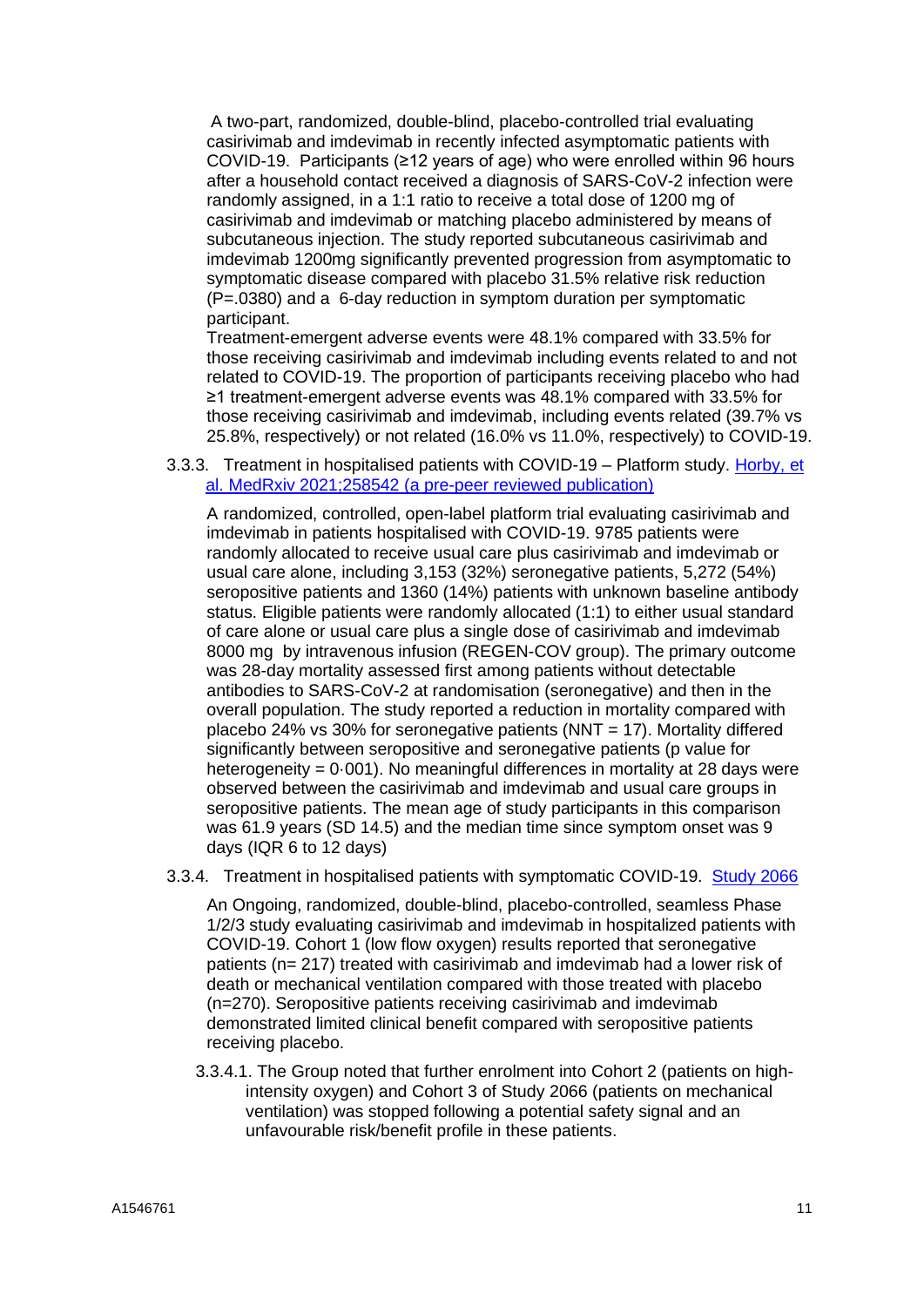- 3.3.4.2. The Group noted that similar clinical and virologic efficacy was observed for the patients administered 8000 mg and 2400 mg doses of casirivimab and imdevimab.
- 3.3.5. Treatment in community patients with symptomatic COVID-19, at risk of progressing to severe disease. [Weinreich DM et al. N Engl J Med.](https://www.nejm.org/doi/full/10.1056/NEJMoa2108163) 2021 Sep 29 A randomized, double-blind, placebo-controlled, phase 1/2/3 master protocol evaluating the casirivimab and imdevimab in outpatients with one or more risk factors for severe COVID-19. Participants included 4,057 COVID-19 outpatients with one or more risk factors for severe disease. Risk factors included age >50 yrs, BMI > 30, cardiovascular disease, chronic lung disease, diabetes, chronic kidney disease, chronic liver disease and immunosuppressed. Patients were randomized to a single treatment of intravenous placebo, or 2400 mg or 1200 mg doses of casirivimab and imdevimab, within 7 days of symptom onset and were followed for 28 days. The authors reported significantly reduced COVID-19-related hospitalization or all-cause death compared to placebo (2.4 gm: 71.3% reduction [1.3% vs 4.6%; p<0.0001], NNT-30 and 1.2 gm: 70.4% reduction [1.0% vs 3.2%; p=0.0024], NNT-45). The median time to resolution of COVID-19 symptoms was 4 days shorter in both dose arms vs placebo (10 vs 14 days; p<0.0001). Efficacy of casirivimab and imdevimab was consistent across subgroups, including patients who were SARS-CoV-2 serum antibodypositive at baseline. Serious adverse events occurred more frequently in the placebo group (4.0%) than in the 1200mg (1.1%) and 2400mg (1.3%) groups and grade ≥2 infusion-related reactions were infrequent (<0.3% in all groups).

### 3.3.6. Copin [et al. Cell. 2021;184:3949:3961](https://www.ncbi.nlm.nih.gov/pmc/articles/PMC8179113/)

A clinical trial to investigate the sequence diversity of the spike protein and monitored emergence of virus variants in SARSCOV-2 isolates found in COVID-19. Casirivimab and imdevimab was evaluated against variants of concern as defined by the Centers for Disease Control and Prevention (CDC), including B.1.1.7 (UK), B.1.427/B.1429 (California), B.1.351 (South Africa), P.1 (Brazil), B.1.526 (New York), and B.1.617.1/B.1.717.2/B.1.617.3 (India) lineages. The authors reported that the combination of non-competing antibodies in casirivimab and imdevimab provides protection against all current SARS-CoV 2 variants of concern and also protects against emergence of new variants and their potential seeding into the population in a clinical setting.

#### 3.3.7. Razonoble [et al. EClinicalMedicine. 2021 Aug 30;101102](https://www.thelancet.com/action/showPdf?pii=S2589-5370%2821%2900382-5)

A retrospective study to assess the outcomes of casirivimab imdevimab treatment of mild to moderate COVID-19. Participants were adult (18 years old) patients identified from the Mayo Clinic EHR database with positive SARS-CoV-2 PCR tests between December 4, 2020 and April 9, 2021. The participant selection algorithm resulted in two cohorts that were balanced for relevant demographic and clinical covariates: (1) treated patients who received casirivimab imdevimab infusion, and (2) control patients who did not receive anti-spike monoclonal antibody after diagnosis of COVID-19.

The authors reported all-cause hospitalisation rates at day 14 of 1.3% vs 3.3%; ((absolute difference: 2.0%; 95% confidence interval (CI):0.5-3.7%)), day 21 1.3% vs 4.2%; (absolute difference: 2.9%; 95% CI: 1.2-4.7%), and day 28 1.6% vs 4.8%;( Absolute Difference: 3.2%; 95% CI: 1.4-5.1%). Rates of intensive care unit admission and mortality at days 14, 21 and 28 were similarly low for antibody-treated and untreated groups. Adverse events were uncommon and mild. There were low rates of all-cause mortality and ICU admission in both the treated and untreated populations.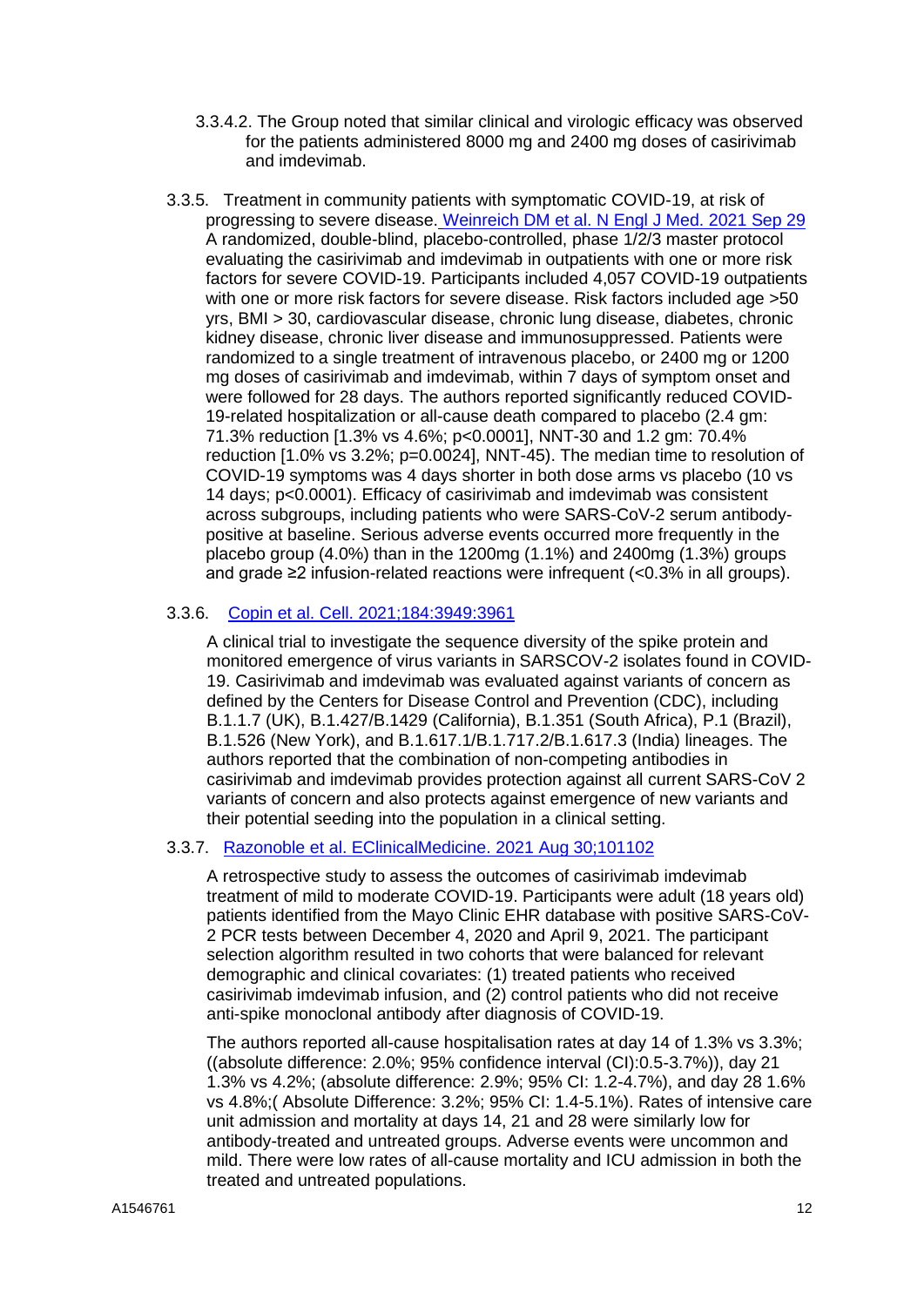- 3.3.8. The Group noted a September 2021 Cochrane living systematic review of SARS‐CoV‐2‐neutralising monoclonal antibodies for treatment of COVID‐19 [\(Krezberger et al. CDSR,2021,9CDO13825\)](https://www.cochranelibrary.com/cdsr/doi/10.1002/14651858.CD013825.pub2/full). The authors concluded that the certainty of evidence for use in all non-hospitalised individuals was low, and was very low to moderate in hospitalised individuals. The authors considered the current evidence was insufficient to draw meaningful conclusions regarding treatment with SARS-CoV-2-neutralising mAbs. The Group noted this review did not include the most recent studies, and considered that this is a rapidly evolving area and data continues to emerge in this space.
- 3.4. The Group noted that a number of studies have reported that COVID-19 variants that contain the E848K mutation display significant resistance to the efficacy of neutralizing monoclonal antibodies.
- 3.5. The Group considered the treatment paradigm for COVID-19 and that based on the available evidence that casirivimab and imdevimab would be used before currently funded treatments (remdesivir and tocilizumab) for moderate to severe COVID-19.
- 3.6. The Group considered that based on available evidence there were four distinct patient populations which may benefit from treatment with casirivimab and imdevimab.
	- 3.6.1. Seronegative patients in hospital with mild to moderate COVID-19 who do not require supplemental oxygen with an approximate Number Needed to Treat (NNT) of 14 to prevent one death.
	- 3.6.2. Patients in the community with mild COVID-19 at risk of progressing to severe illness with an approximate NNT of 30 to prevent one extra hospitalisation or death.
	- 3.6.3. Patients in the community with asymptomatic disease (study on-going).
	- 3.6.4. Close contacts of positive cases >48 hours who are at risk of severe illness with an approximate NNT of 11 to prevent one individual developing symptomatic or asymptomatic COVID-19 infection .
- 3.7. The Group considered within the wider community group with mild symptomatic disease, there was a subgroup of patients with a particular high health need; the group of profoundly immunocompromised people who are unable to mount a response to vaccination, or who have not been vaccinated against COVID-19. The Group considered this group had the highest need for treatment with casirivimab imdevimab in the community setting. Members considered that this patient group is likely to be small.
- 3.8. The Group noted probable class effects between casirivimab and imdevimab and other neutralising monoclonal antibodies for the treatment of COVID-19 and considered that the strength and quality of the evidence for the health benefits that may be gained from treatment with casirivimab and imdevimab varied across the different treatment settings.
	- 3.8.1. The Group considered that the quality of the available evidence was good and was of a modest strength for use of casirivimab and imdevimab in patients hospitalised with mild to moderate COVID-19.
	- 3.8.2. The Group considered that the quality of the available evidence was good and was of a modest strength for use of casirivimab and imdevimab in patients in the community with mild to moderate COVID-19 at high risk of progressing to severe illness.
	- 3.8.3. The Group considered that the quality and strength of the available evidence was moderate for use of casirivimab and imdevimab in post-exposure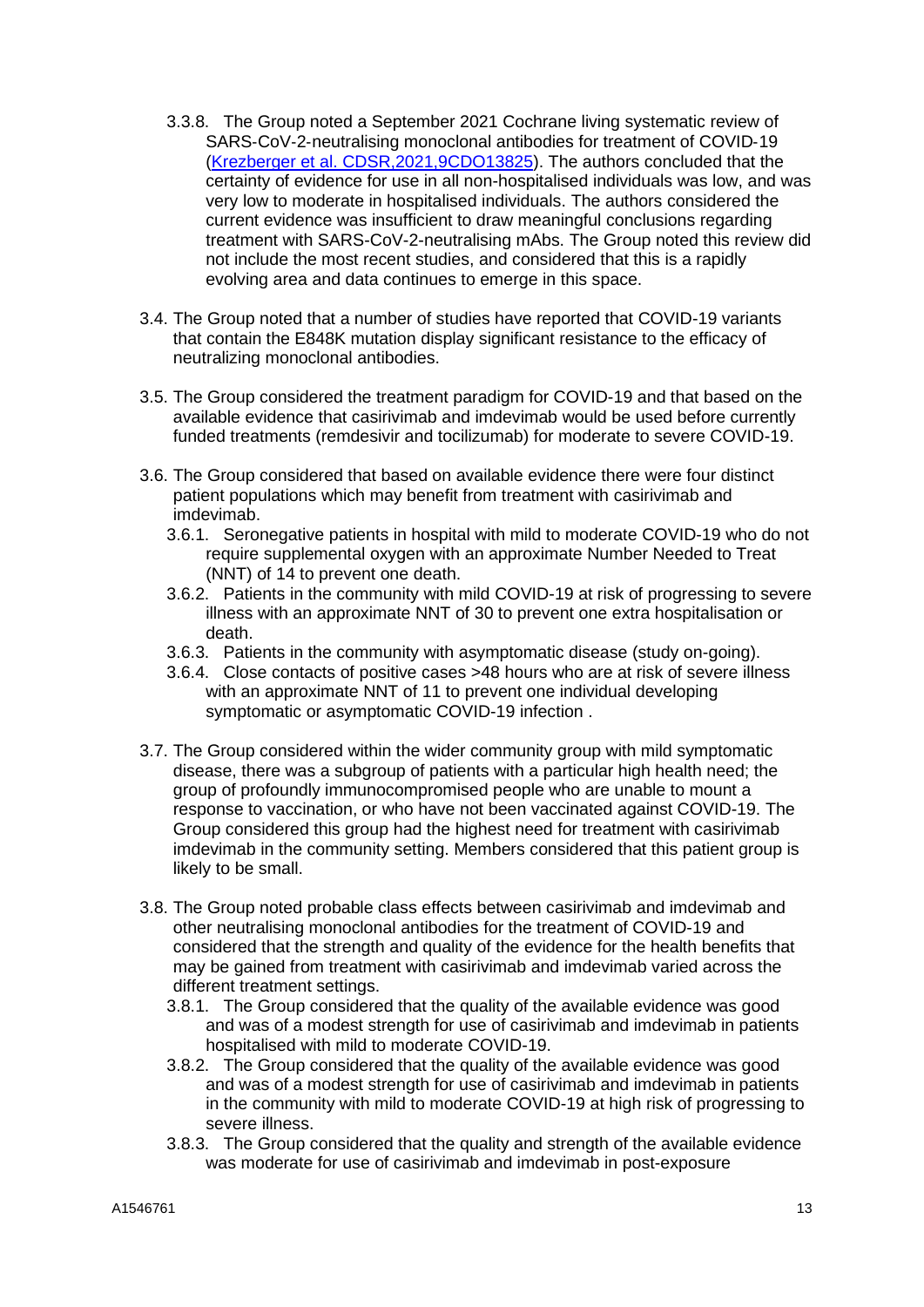prophylactic treatment of patients at risk of infection with COVID-19, but were uncertain how this would impact subsequent hospitalisation and/or death.

- 3.9. The Group discussed that casirivimab and imdevimab was required to be administered via IV infusion or subcutaneous injection. However Members noted that if given via subcutaneous injection, four, 2.5ml injections were required which may be difficult for some people. The Group considered that administering casirivimab and imdevimab via IV infusion or subcutaneous injection in the community would be resource intensive and the resource and infrastructure required to deliver this, particularly in rural communities, may be limited in some areas of New Zealand.
- 3.10. The Group considered that the trial populations were probably not representative of the New Zealand population as the severity threshold for admitting people to hospital in New Zealand appeared to currently be lower than that of other countries; for example a mild to moderate hospitalised person in New Zealand was currently likely less severe than a mild to moderate hospitalised person in the United Kingdom. The Group considered that patients in New Zealand may be hospitalised with mild to moderate disease (as opposed to being cared for in the community) due to comorbidities that put them at risk of severe illness. Members considered that doses of 1200 mg were used in these trial populations (albeit in community setting in the trials) and considered this would be appropriate for inclusion in the eligibility criteria.
- 3.11. The Group noted the results published by [Weinreich DM et al. N Engl J Med.](https://www.nejm.org/doi/full/10.1056/NEJMoa2108163)  [2021 Sep 29;](https://www.nejm.org/doi/full/10.1056/NEJMoa2108163) 2400mg and 1200mg significantly reduced COVID-19-related hospitalization or all-cause death compared to placebo (71.3% reduction [1.3% vs 4.6%; p<0.0001] and 70.4% reduction [1.0% vs 3.2%; p=0.0024], respectively) and The median time to resolution of COVID-19 symptoms was 4 days shorter in both dose arms vs placebo (10 vs 14 days; p<0.0001). Members considered the outcomes were similar between the 1200mg and 2400mg dosing and therefore 1200 mg dosing was appropriate for use in the mild to moderate setting.
- 3.12. The Group considered the draft data sheet provided by the Supplier indicated that casiribimab and imdevimab at a dose of 1200mg had been submitted to the regulator for the treatment of confirmed COVID-19 in patients aged 12 years and older and weighing at least 40 kg, that do not require supplemental oxygen for COVID-19, and who are at high risk of progressing to severe COVID-19.
- 3.13. The Group considered, based on [Weinreich DM et al. N Engl J Med. 2021](https://www.nejm.org/doi/full/10.1056/NEJMoa2108163)  [Sep 29](https://www.nejm.org/doi/full/10.1056/NEJMoa2108163) that it was uncertain whether there was a health benefit for use of doses greater than 2400 mg; i.e. 8000mg, for hospitalised patients in New Zealand with severity beyond the mild to moderate setting but would be happy to review this again should further evidence become available.
- 3.14. The Group noted that the currently recommended dosing of casirivimab and imdevimab is 600 mg casirivimab and 600 mg imdevimab (1200 mg total dose); however; dosing in the clinical trials that were considered by the Group ranged from 1,200 mg to 8,000 mg in patients with more severe disease receiving higher doses than those with more mild disease. The Group considered dosing higher for the treatment of patients with more severe COVID-19 would impact the number of patients able to be treated with the doses of casirivimab and imdevimab secured by Pharmac would be reduced. The Group noted the results of Study 2066 and considered that to preserve supply for as many patients as possible it may be appropriate to limit dosing to 2400 mg per patient.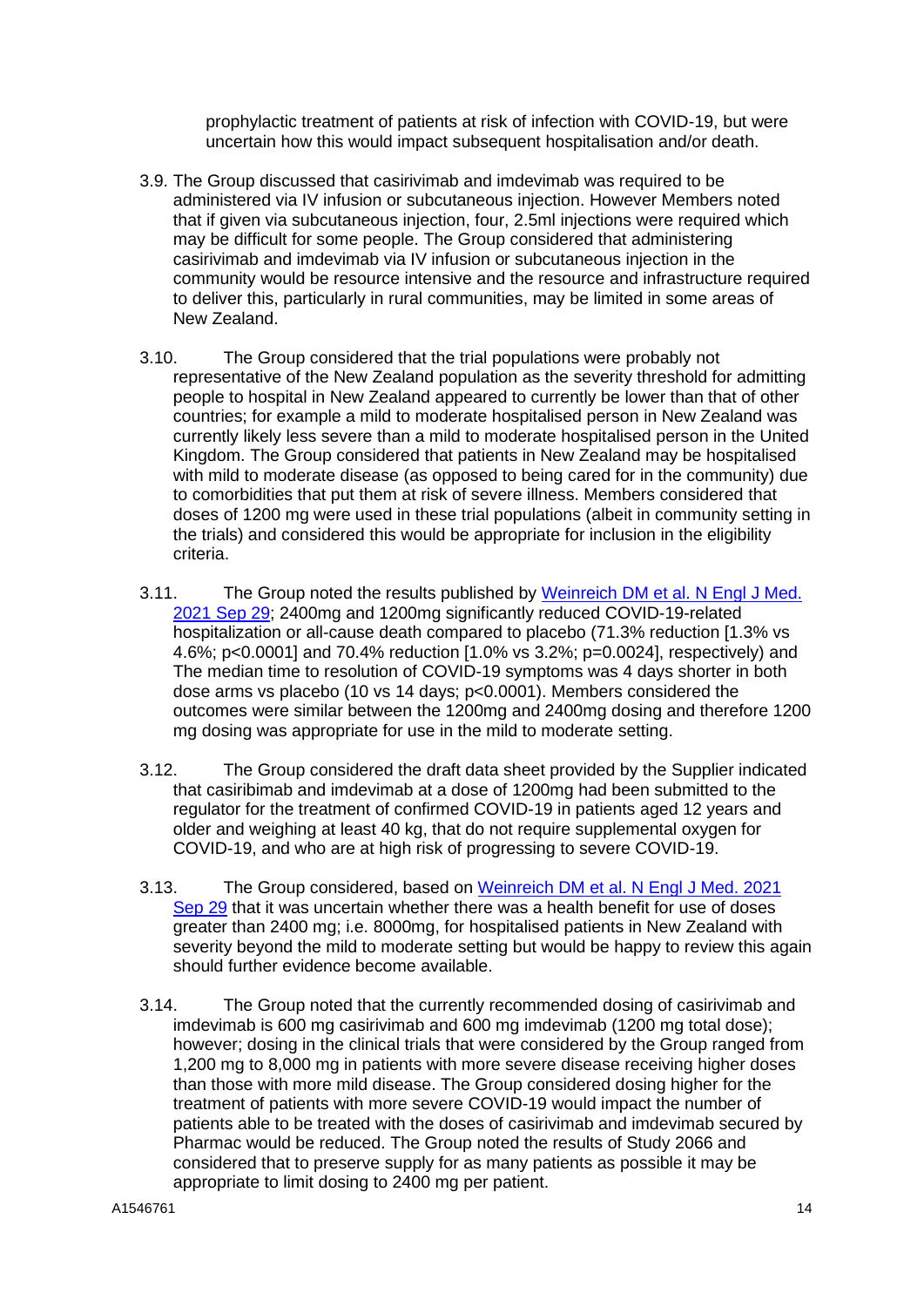- 3.15. The Advisory Group noted the emergence of antiviral treatments for the treatment of mild to moderate COVID-19 including molnupiravir and PF-07321332, which can be administered orally. The Group considered that these treatments could provide a more suitable alternative treatment options for patients with mild to moderate COVID-19 in the community.
- 3.16. The Group considered that on balance of the information provided the serostatus of a patient at the time of treatment with casirivimab and imdevimab appeared to be particularly important for predicating whether a patient would benefit from treatment with casirivimab and imdevimab in hospitalised patient with mildmoderate symptomatic COVID-19. The Group considered the practical implications of this for the New Zealand Health Sector and noted it would require the availability of a rapid antibody assay for testing serostatus prior to treatment being administered. The Group noted access to this testing is not widely available in New Zealand and were uncertain if it would be available in the near future.
- 3.17. The Group noted that the current COVID-19 outbreak in New Zealand was largely being experienced by unvaccinated people and considered based on this it would be reasonable to assume, in the New Zealand population, that an unvaccinated person infected with COVID-19 could be assumed to be seronegative for the purposes of treatment with casirivimab and imdevimab being administered in hospitalised patients with mild-moderate symptomatic COVID-19.
- 3.18. The Group considered the health need of patients hospitalised with mild to moderate COVID-19 is high and noted both unvaccinated and Māori and Pacific populations as those with high risk factors for developing moderate-severe COVID-19. For Māori; lower vaccination rates, higher risk of developing severe COVID due to comorbidities (diabetes, obesity, CVS disease, respiratory disease) and delayed presentation were considered to increase the risk of progressing to moderate to severe COVID-19.
- 3.19. The Group noted that New Zealand data indicates that Māori are overrepresented in terms of COVID-19 incidence and hospitalisation in New Zealand. Members noted a 2020 study combining existing demographic and health data for ethnic groups in New Zealand to estimate inequities in COVID-19 infection fatality rates (IFR) in New Zealand by ethnicity (Steyn et al. N [Z Med J. 2020;133:28-](https://pubmed.ncbi.nlm.nih.gov/32994635/) [39\)](https://pubmed.ncbi.nlm.nih.gov/32994635/). The group noted that this study estimated infection mortality rate for Māori could be 50% higher than that of non-Māori and considered this could be even higher depending on the relative contributions of age, residence (including household composition and crowding) and underlying health conditions to mortality risk from COVID-19. The Group further considered that Pacific populations share similar comorbidity profiles etc. to Māori and would therefore also potentially have similarly higher fatality rates than NZ European cohorts.
- 3.20. The Group considered that the below table summarises its interpretation of the most appropriate PICO (population, intervention, comparator, outcomes) information for casirivimab and imdevimab if it were to be funded in New Zealand for treatment of COVID-19. This PICO captures key clinical aspects of the proposal and may be used to frame any future economic assessment by Pharmac staff. This PICO is based on the Group's assessment at this time. The PICO may change based on new information, additional clinical advice, or further analysis by Pharmac staff:
- *3.21.* **Table 1:** PICO for casirivimab and imdevimab if it were to be funded in New Zealand for mild to moderate COVID-19.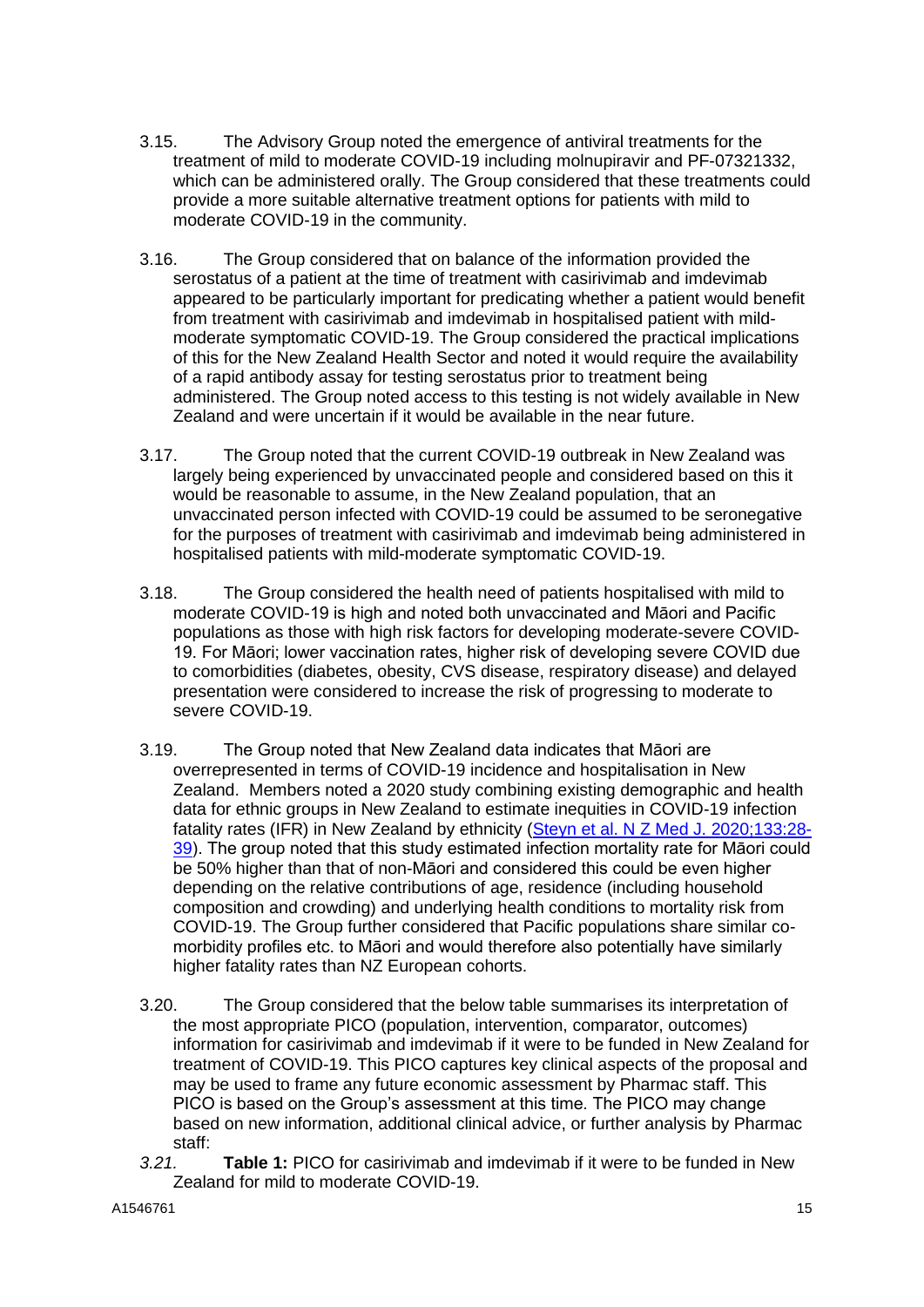| Population           | 1) In-patients hospitalised with mild to moderate COVID-19       |
|----------------------|------------------------------------------------------------------|
|                      | 2) Profoundly immunocompromised patients in the community        |
| <b>Intervention</b>  | 1200 mg casirivimab and imdevimab (max dose 2400 mg per patient) |
| <b>Comparator(s)</b> | Standard of care                                                 |
| (NZ context)         |                                                                  |
| <b>Outcome(s)</b>    | Reduced mortality                                                |
|                      | Reduced time to recovery                                         |
|                      | Reduced days in hospital                                         |

*Table definitions:* 

**P**opulation: The target population for the pharmaceutical, including any population defining characteristics (eg. line of therapy, disease subgroup)

**I**ntervention: Details of the intervention pharmaceutical (dose, frequency, treatment duration/conditions for treatment cessation).

**C**omparator: Details the therapy(s) that the patient population would receive currently (status quo – including best supportive care; dose, frequency, treatment duration/conditions for treatment cessation).

**O**utcomes: Details the key therapeutic outcome(s), including therapeutic intent, outcome definitions, timeframes to achieve outcome(s), and source of outcome data.

- 3.22. The Group considered there was significant uncertainty regarding the number of patients in New Zealand who may require treatment with casirivimab and imdevimab and considered that worst case scenario modelling of SARS-COV-2 infection (based on modelled Auckland figures of 5,300/week) suggests there could be approximately 13,900 new cases/week resulting in 900 hospital admissions per week.
- 3.23. The Group considered there is variation in the evidence between estimated contacts, close contacts and social contacts and how these are defined and whether the definitions of each are relevant to the definition of a close contact, casual plus contact and casual contact outlined by the Ministry of Health. The Group considered available evidence which suggests the number of close contacts for individuals with SARS CoV-2 could range from 2.1 - 5.1 depending on the restrictions in place [McAloon et al, 2021.](https://www.medrxiv.org/content/10.1101/2021.01.20.21250109v1.full) The Group noted that this study was undertaken in Ireland and may not reflect the New Zealand population.
- 3.24. The Group considered that it was important that if casirivimab and imdevimab were to be funded that it did not negatively impact the Government's COVID-19 vaccination programme.

## **Baricitinib for treatment of moderate-severe COVID-19**

### **1. Application**

- 1.1. The Advisory Group considered a paper from Pharmac staff regarding baricitinib for treatment of moderate-severe COVID-19.
- $1.2<sub>1</sub>$ The Advisory Group took into account, where applicable, Pharmac's relevant decision-making framework when considering this item.
- The Advisory Group **recommended** that baricitinib be funded for the treatment of moderate-severe COVID-19, subject to the following Special Authority / Hospital Restriction criteria.

**Restricted Indication – moderate to severe COVID-19\***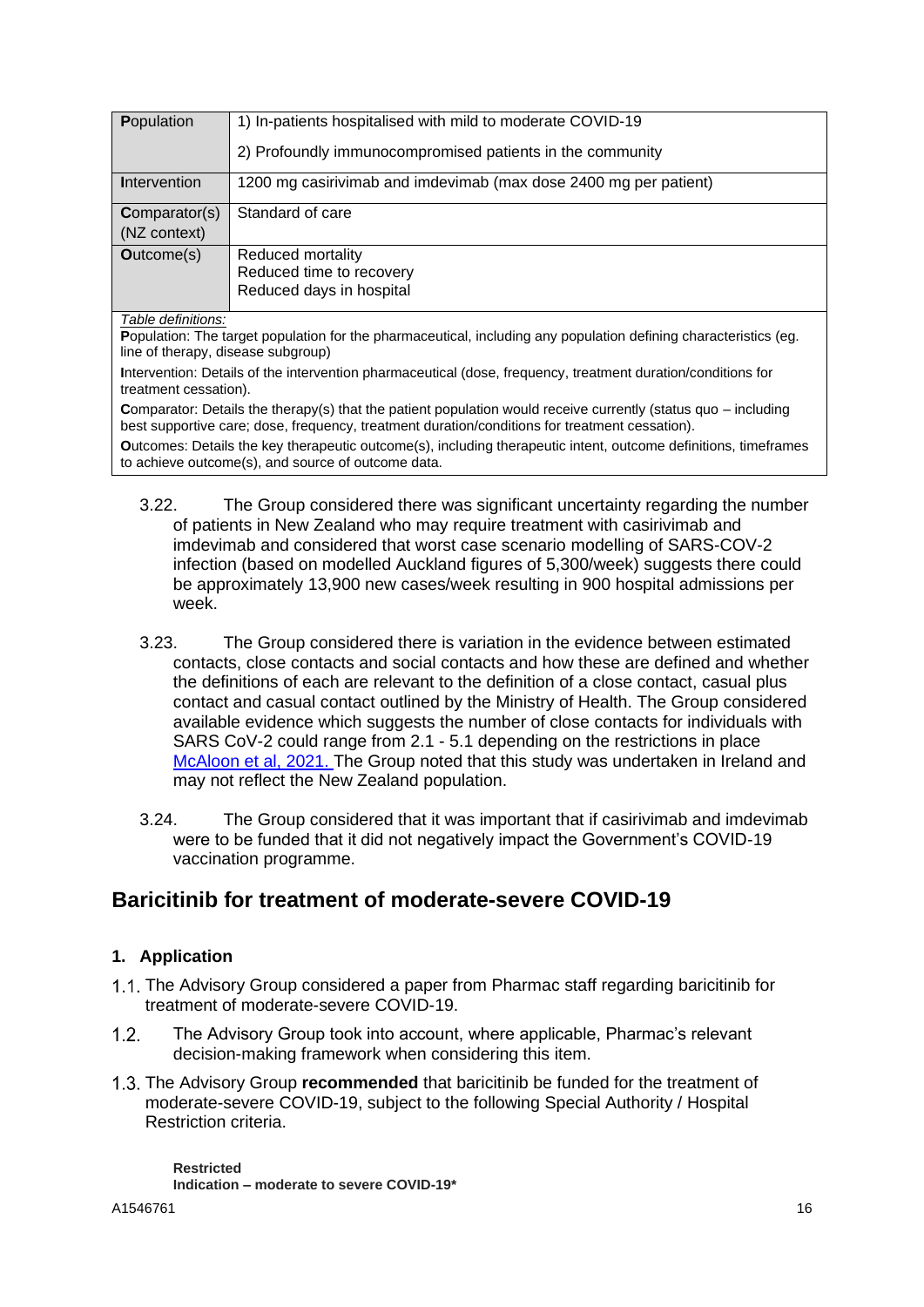Any relevant practitioner. Therapy limited to 14 days. All of the following:

- 1. Patient has confirmed (or probable) COVID-19; and
- 2. Oxygen saturation of <92% on room air, or requiring supplemental oxygen; and
- 3. Patient has significantly increased laboratory markers of systemic inflammation (eg CRP, procalcitonin or ferritin); and
- 4. Patient is receiving adjunct systemic corticosteroids, or systemic corticosteroids are contraindicated; and
- 5. Baricitinib is to be administered at doses no greater than 4mg daily for up to 14 days; and
- 6. Baricitinib is not to be administered in combination with tocilizumab.

Note: \*Baricitinib is an unapproved medicine supplied under Section 29

- In making this recommendation, the Advisory Group considered the high health  $1.4.$ need and limited treatment options for patients with moderate to severe COVID-19, the equity implications of COVID-19 and likelihood of a higher mortality rate for patients with comorbidities, the safety and efficacy profile of baricitinib when used concomitantly with systemic corticosteroids for COVID-19 and likely measurable health benefits.
- $1.5.$ Members noted baricitinib is approved for use in rheumatoid arthritis and atopic dermatitis in Australia but is unapproved for use in New Zealand in any indications. However the Group considered that baricitinib would be a suitable clinical alternative to tocilizumab for the treatment of moderate-severe COVID-19 where tocilizumab is not available/in limited supply.
- $1.6.$ The Group noted that no priority ranking (within the context of treatments for COVID-19) was sought by Pharmac, reflecting the rapidly evolving evidence for treatments in COVID-19 and separate funding outside the Combined Pharmaceutical Budget, and therefore did not need to discuss a priority ranking.
- $1.7<sub>1</sub>$ The Advisory Group reiterated this was an area of rapidly evolving evidence and knowledge and specified that its recommendation may need to be considered in the future, noting this was based on currently available data from published studies and could be subject to change should new data become available, warranting further review.
	- 3.1. The Advisory Group noted that there are two pharmaceuticals explicitly funded for treatment of COVID-19 in Aotearoa New Zealand, tocilizumab and remdesivir. The Group further noted that the primary consideration for use of baricitinib was as a potential substitute for tocilizumab in the treatment of moderate-severe COVID-19 due to the worldwide shortage of tocilizumab.
	- 3.2. The Group considered that securing a supply of baricitinib could allow Aotearoa New Zealand's remaining tocilizumab stock to be reserved for patients who do not have access to a funded alternative.
	- 3.3. The Group noted that baricitinib is a janus kinase (JAK) inhibitor typically used to treat rheumatoid arthritis via inhibition of IL-6-induced STAT3 phosphorylation. The anti-inflammatory action of both tocilizumab and baricitinib was considered to be the primary method of action for COVID-19 treatment.
	- 3.4. The Group noted that inflammatory response and related lung injury associated with SARS-CoV2 (COVID-19) has been the subject of interest and research since the emergence of SARS-CoV2, leading to the investigation of the inflammatory markers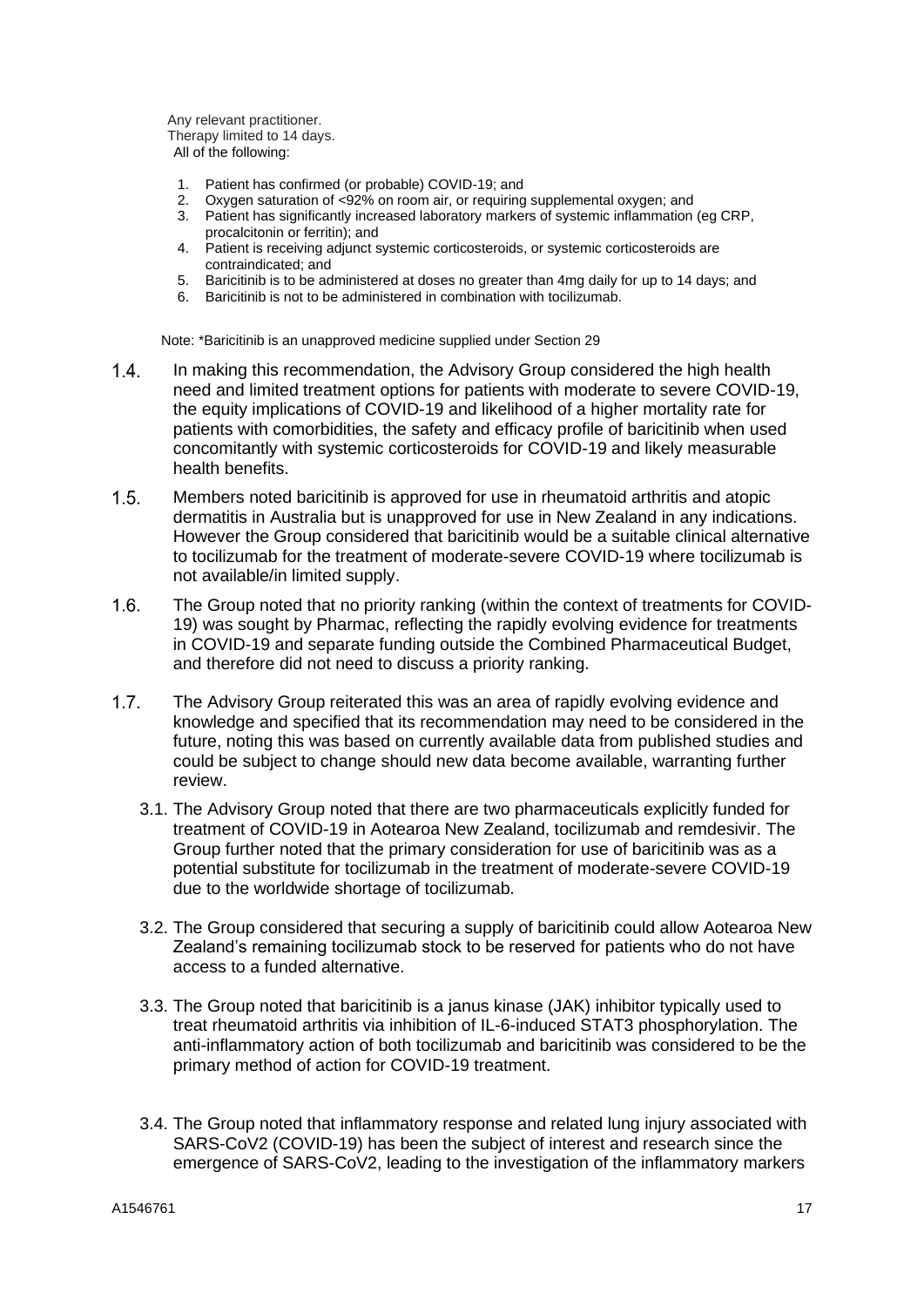thought to be up-regulated in patients with moderate to severe COVID-19 as clinical predictors of mortality.

- 3.5. The Group considered JAK-inhibitors should be considered for use prior to multiorgan dysfunction;1-2 weeks of disease [\(Limen et al. Expert Rev Anti](https://www.ncbi.nlm.nih.gov/pmc/articles/PMC8500309/) Infect [Ther. 2021: 1–10\)](https://www.ncbi.nlm.nih.gov/pmc/articles/PMC8500309/)
- 3.6. The Group noted that while baricitinib was not approved by Medsafe for any indication it was subject to a FDA emergency use authorisation and recommended by other jurisdictions, including Australia and the United States, as part of their COVID-19 treatment guidelines.
- 3.7. The Group considered the clinical evidence for baricitinib for the treatment of moderate-severe COVID-19. The group noted two primary studies, a meta-analysis on JAK inhibitors for COVID-19 and preclinical evidence for the use of baricitinib for COVID-19. In addition, the Group considered that as tocilizumab has a similar mechanism of action to baricitnib that studies investigating tocilizumab for the treatment of COVID-19 could be used to cautiously inform the interpretation of the baricitinib data.
	- 3.7.1. Kalil AC et al. N Eng J Med. [384: 795-807](https://pubmed.ncbi.nlm.nih.gov/33306283/)

A double-blind, randomized, placebo-controlled trial evaluating baricitinib plus remdesivir (without systemic corticosteroids) in hospitalized adults with Covid-19. The study reported an improvement in clinical status at day 15, however there was no improvement in 28 day mortality. The authors conducted further sub-group analysis and reported patients receiving high-flow oxygen or noninvasive ventilation at enrolment had a time to recovery of 10 days with combination treatment and 18 days with control.

- 3.7.1.1. The Group considered that a particular limitation of the study was that mortality was followed only to 28 days and that 60 days would have been more informative. In addition no information about long term sequelae was captured.
- 3.7.1.2. The Group considered that no increase in serious adverse events in the treatment arm was reported and that there was a small reduction in adverse events in the treatment arm reported.

#### 3.7.2. [Marconi VC. \(COV-BARRIER\): Lancet Resp Med](https://www.thelancet.com/journals/lanres/article/PIIS2213-2600(21)00331-3/fulltext) [Online]. 1 Sep 2021

A Phase 3, double-blind, randomised, placebo-controlled trial evaluating baricitinib 4mg daily vs placebo. Standard of care included systemic corticosteroids and antivirals such as remdesivir. The authors of the study reported no reduction in the frequency of disease progression. However there was a reduction in 28 and 60 day all-cause mortality reported with a Numbers Needed to Treat (NNT) of 20.

3.7.2.3. The Group considered that the reduction in mortality at both 28 and 60 days was clinically meaningful. In addition Members further considered that the overall positive effects seem to be greater when combined with dexamethasone as was noted in studies with tocilizumab + steroids [\(REMAP-CAP](https://www.nejm.org/doi/full/10.1056/NEJMoa2100433)[/RECOVERY](https://www.thelancet.com/journals/lancet/article/PIIS0140-6736(21)00676-0/fulltext) trials).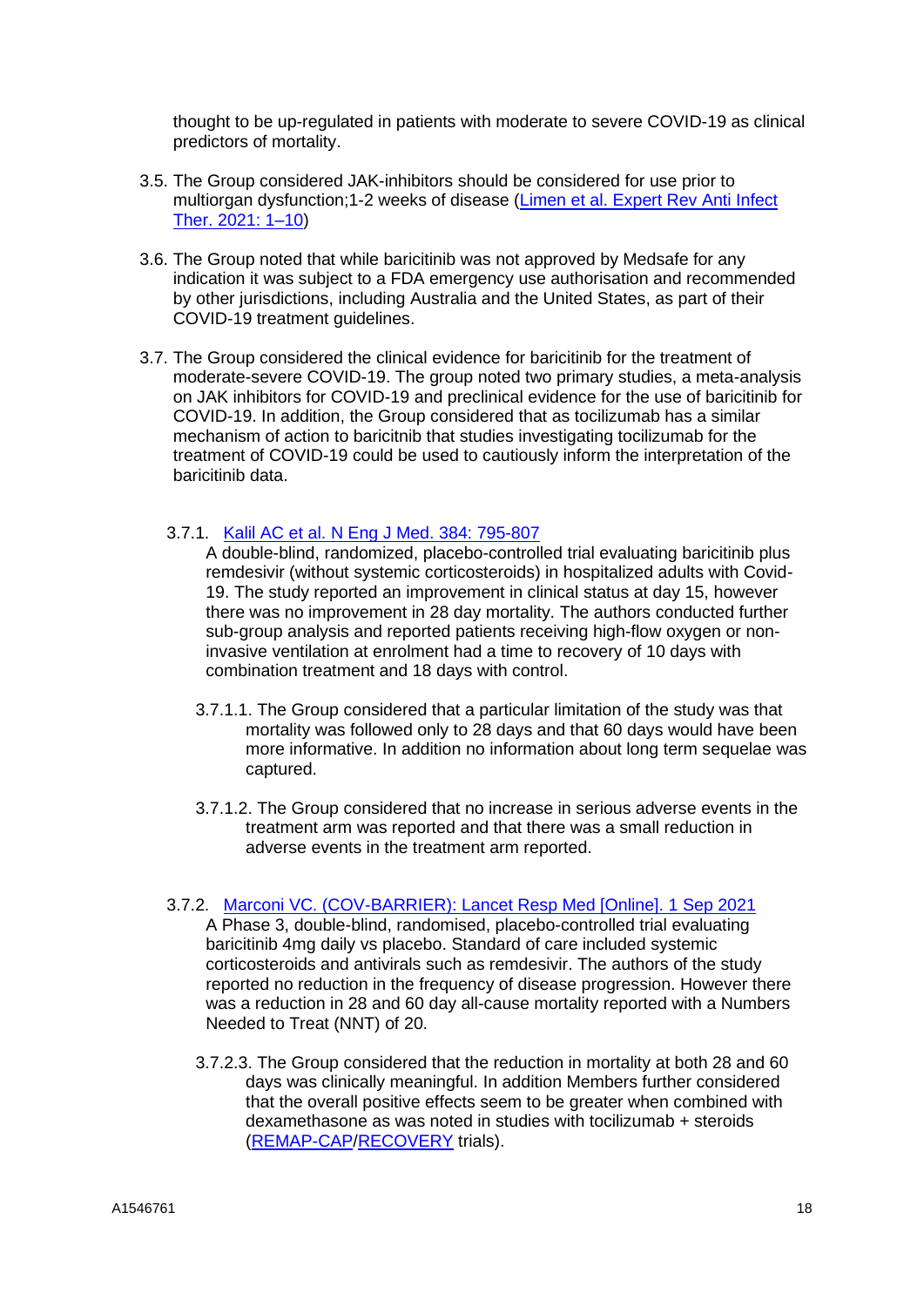- 3.7.2.4. The Group considered that no increase in serious adverse events in the treatment arm was reported and that there was a small reduction in adverse events in the treatment arm.
- 3.7.3. [Limen RY et al. Expert](https://www.ncbi.nlm.nih.gov/pmc/articles/PMC8500309/) Rev Anti Infect Ther 2021 : 1-10

A systematic review and meta-analysis of the use of JAK inhibitors to treat COVID-19. The authors of the study reported that there is evidence that treatment of hospitalised COVID-19 patients with JAK inhibitors (baricitinib, ruxolitinib, tofacitinib) corresponded with increased recovery rate, shorter time to recovery and decreased mortality rate.

3.7.4. [Hoang TN et al. Cell. Jan 21; 184\(2\): 460–475.e21](https://www.ncbi.nlm.nih.gov/pmc/articles/PMC7654323/)

A preclinical trial in a rhesus macaque model of SARS-CoV2 infection showed no antiviral effect from baricitinib but demonstrated reduced inflammation, decreased lung infiltration of inflammatory cells and more limited lung pathology.

- 3.8. Overall, the Group considered the strength of evidence supporting baricitinib for moderate-severe COVID-19 as moderate to low. The Group considered that based on reviewed evidence, baricitinib possibly reduces mortality, length of hospital stay and time to recovery in those with COVID-19 who are developing the inflammatory response.
- 3.9. Members considered that the completed trials used non-standard matrices for intensive care results, were carried out prior to the current standard of care and before the COVID-19 Delta variant was prevalent. However, due to the high health need of patients with moderate to severe COVID-19 and on the basis of the clinical evidence that was reviewed, the Group was supportive of baricitinib being a funded option for the treatment of COVID-19.
- 3.10. The Group considered the clinical evidence for tocilizumab. In particular Members considered the [REMAP-CAP](https://www.nejm.org/doi/full/10.1056/NEJMoa2100433)[/RECOVERY](https://www.thelancet.com/journals/lancet/article/PIIS0140-6736(21)00676-0/fulltext) trials reported a benefit of tociluzumab use when combined with corticosteroids. The Group considered it was reasonable to assume the potential for a similar effect with baricitinib and other JAK inhibitors. The group noted JAK inhibitors ruxolitinib and tofacitinib could be treatments for further investigation.
- 3.11. The Group considered that systemic corticosteroids can inhibit the IL-6 pathway in COVID-19 patients, and that the degree of inhibition has prognostic importance. The Group considered systemic corticosteroids are an important driver of reduction in symptom burden, hospital stay, and mortality. For this reason, Members considered that it was important that use of tocilizumab or baricitinib should be in conjunction with corticosteroids where possible.
- 3.12. The Group considered that there was no available evidence to suggest that baricitinib should be used in combination with tocilizumab and due to similar mechanisms of action it would only be clinically appropriate to use one or the other.
- 3.13. The Group considered that of the evidence considered [\(Marconi VC. \(COV-](https://www.thelancet.com/journals/lanres/article/PIIS2213-2600(21)00331-3/fulltext)[BARRIER\): Lancet Resp Med](https://www.thelancet.com/journals/lanres/article/PIIS2213-2600(21)00331-3/fulltext) [Online]. 1 Sep 2021 and [Kalil AC](https://pubmed.ncbi.nlm.nih.gov/33306283/) et al. N Eng J Med. [384: 795-807\)](https://pubmed.ncbi.nlm.nih.gov/33306283/) baricitnib was investigated at doses of 4 mg once daily for a duration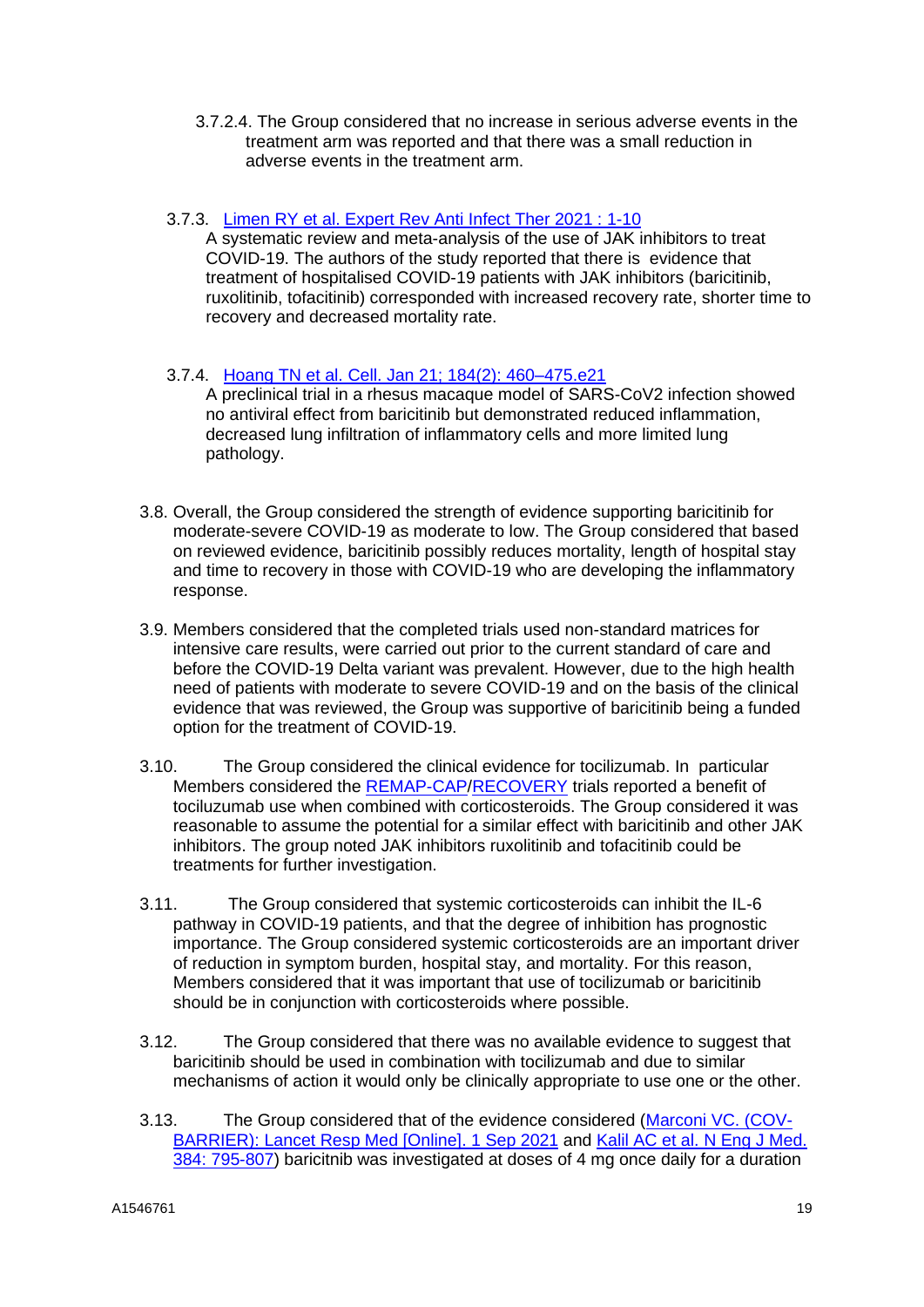of up to 14 days and therefore if baricitinib was to be funded that should be limited to this dosage.

- 3.14. The Group considered the pharmacokinetics of baricitinib and noted that it is primarily cleared by renal elimination. [\(Jorgensen et al. Pharmacotherapy.](https://pubmed.ncbi.nlm.nih.gov/32542785/)  [2020;40:843-856\)](https://pubmed.ncbi.nlm.nih.gov/32542785/).
	- 3.14.1. Members considered that dosing reductions would therefore be required for those with renal impairment and that treatment with baricitinib may not be appropriate for those with severe renal impairment. Members considered that dosage reductions would be required for children, however the Group considered there was insufficient clinical evidence regarding the safety of baricitinib in paediatric patients. In addition the Group considered there was insufficient clinical evidence for safety of baricitinib in pregnancy.
	- 3.14.2. The Group noted the half-life of baricitinib was significantly shorter than that of tocilizumab. The Group considered that this could be a potential advantage over tocilizumab for some patients due to the ability to discontinue use if clinical circumstances changed.
- 3.15. The group considered the patient population most likely to benefit to be very similar to that of tocilizumab. Members considered that there was significant uncertainty regarding potential patient numbers due to the difficulty modelling future projections for COVID-19 cases in NZ. Members considered that a reasonable estimate could be approximately 4% of symptomatic COVID-19 cases may require tocilizumab or baricitinib.
- 3.16. The Group considered that the below table summarises its interpretation of the most appropriate PICO (population, intervention, comparator, outcomes) information for baricitinib if it were to be funded in New Zealand for treatment of COVID-19. This PICO captures key clinical aspects of the proposal and may be used to frame any future economic assessment by Pharmac staff. This PICO is based on the Group's assessment at this time. The PICO may change based on new information, additional clinical advice, or further analysis by Pharmac staff:

**Table 1:** PICO for baracitinib if it were to be funded in New Zealand for moderatesevere COVID-19.

| <b>P</b> opulation                                                                                                                                                                                               | Patients hospitalised with moderate/severe COVID-19 |
|------------------------------------------------------------------------------------------------------------------------------------------------------------------------------------------------------------------|-----------------------------------------------------|
| Intervention                                                                                                                                                                                                     | Baricitinib 4mg daily                               |
| <b>Comparator(s)</b>                                                                                                                                                                                             | Standard of care                                    |
| (NZ context)                                                                                                                                                                                                     |                                                     |
| <b>Outcome(s)</b>                                                                                                                                                                                                | Reduced mortality                                   |
|                                                                                                                                                                                                                  | Reduced time to recovery                            |
|                                                                                                                                                                                                                  | Reduced days in hospital                            |
| Table definitions:                                                                                                                                                                                               |                                                     |
| Population: The target population for the pharmaceutical, including any population defining characteristics (eg.<br>line of therapy, disease subgroup)                                                           |                                                     |
| Intervention: Details of the intervention pharmaceutical (dose, frequency, treatment duration/conditions for<br>treatment cessation).                                                                            |                                                     |
| Comparator: Details the therapy(s) that the patient population would receive currently (status quo – including<br>best supportive care; dose, frequency, treatment duration/conditions for treatment cessation). |                                                     |